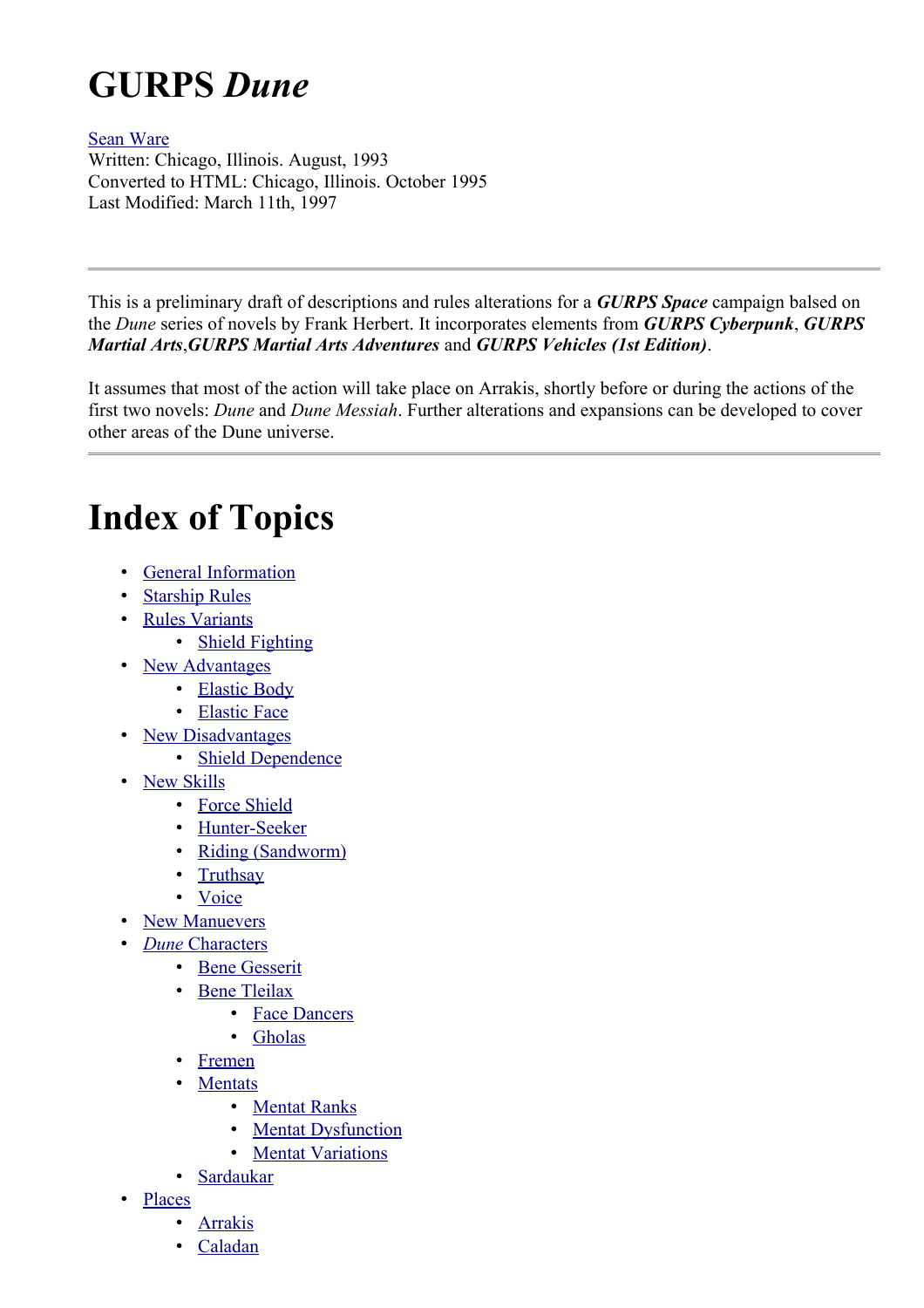- • [Giedi Prime](#page-18-1)
- • [Ix](#page-20-5)
- • [Salusa Secundus](#page-20-4)
- • [Tupile](#page-20-3)
- • [Wallach IX](#page-20-2)
- **Monsters** 
	- • [Shai-Hulud \(Great Sandworm\)](#page-20-0)
- • [Drugs](#page-21-1)
	- • [Melange](#page-21-0)
	- • [Nerve Poison](#page-22-2)
	- • [Sapho](#page-22-1)
	- • [Semuta](#page-22-0)
- • [Weapons & Equipment](#page-23-1)
	- • [Equipment](#page-23-0)
	- • [Weapons](#page-24-0)
	- • [Vehicles](#page-25-0)
- • [Sources](#page-26-0)

# <span id="page-1-0"></span>**General Information**

# **Campaign Style**

The original 'seed' for this campaign was for the PC's to be a group of [Fremen,](#page-11-0) or a smuggling orgainization operating on [Arrakis.](#page-16-0) Starting Point cost for such a campaign would be around 100-200 points.

#### **Other possibilities include:**

#### **Minor House**

The PC's consist of the key players of a Minor House, starting point level: 100-300 points.

#### **Great House**

The PC's consist of the key players of Great House (Atreides, [Harkonnen,](#page-18-1) Corrino, etc.), starting point level: 200-400+ (most of it in political connections and status).

#### **Mercenaries**

A band of mercenaries for hire, or members of any of the standing armed forces of a House Major or Minor. Starting Point level: 100-300 points.

# **Campaign Tech Level**

The Dune Universe is considered to be TL9 with some major anomalies. Most of these anomalies can be attributed to the various advancements afforded by the Holtzmann discoveries. They include: faster-thanlight travel, faster-than-light communications, force shields, and contragravity. These elements all exist in an otherwise 'standard' TL9 setting.

The second major deviation from the standard GURPS world of TL9 is the almost complete lack of any computers or thinking machines in the Dune Universe. Computers above Complexity 1 are very rare; those above Complexity 4 do not exist. This seemingly gaping hole in the technological fabric of the universe is filled by several elements, the most notable of which are the mentats. Mentatas are `human computers' trained from birth to perform complex logical and analytical functions at very high rates of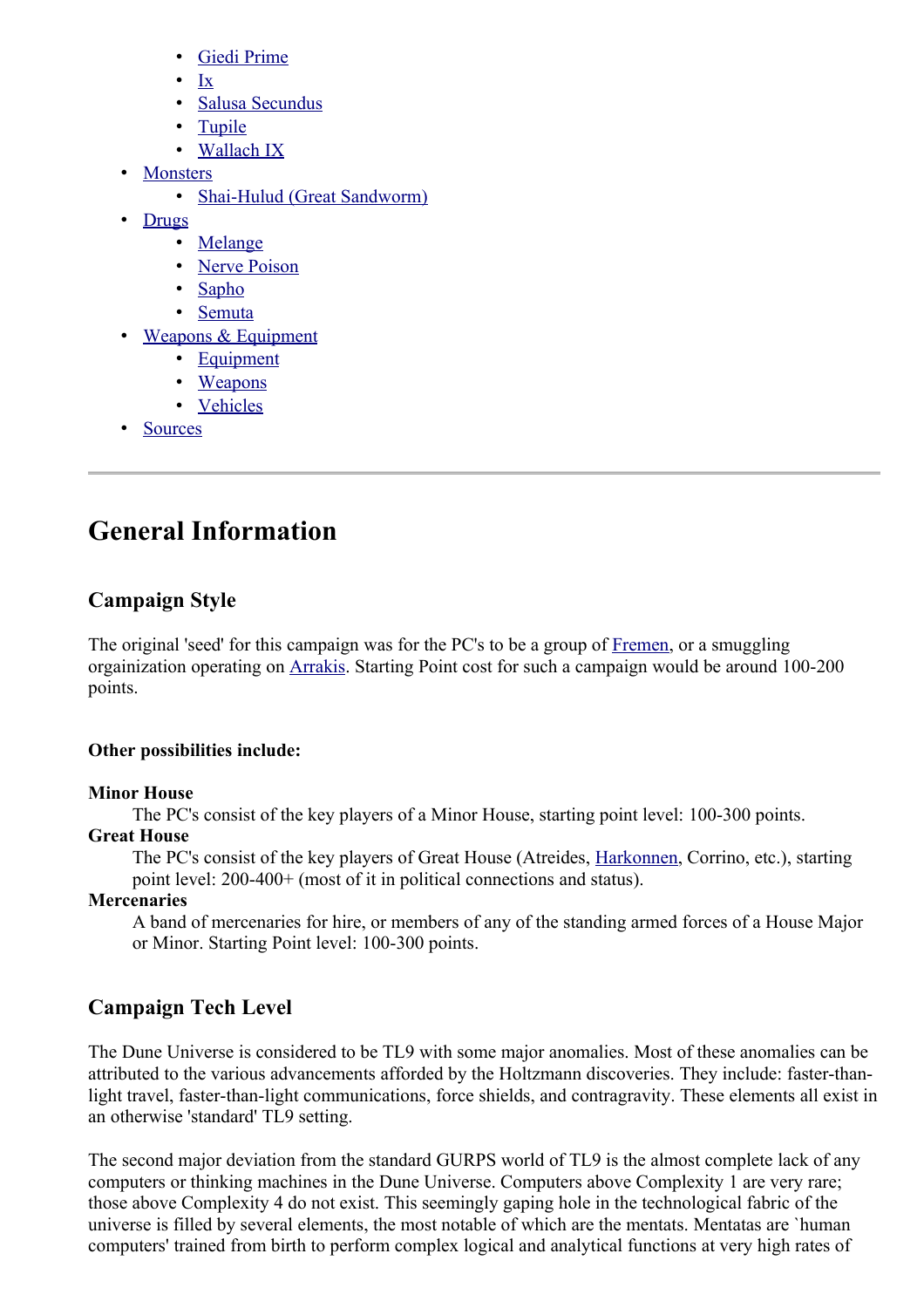speed and reliability. (More on [Mentats](#page-12-0) below.) The [Bene Gesserit Sisterhood](#page-8-0) also performs several similar duties, although with a strikingly different purpose and ideological bent.

## **Campaign Scope**

According to the books, and secondary sources, the Imperium spans several galaxies, however only a few planets are detailed. This provides the Gamemaster the possibility of limiting the scope of the campaign to a smaller scale of a galaxy or part of a galaxy if that is desired. In any event, the FTL speed of the starships should reflect relatively short travel times between inhabitable plants (1-12 days, typically, with the longest trips being perhaps a month long).

## **Campaign Political Background**

*Name and type of stellar state:* The Corrino Empire (or alternatively the Atreides Empire).

*Control Rating:* varies wildly depending on local governmental control.

*Brief Description:* The Empire of House Corrino is based on three bases of power: the Emperor, the Landsraad, and CHOAM. The various Houses rule local planets and systems on the appointment of the Emperor as vassals. The Landsraad consists of the various Houses, as a sort of Imperial Senate. CHOAM is an economic body concerning trade profits which ties the various houses together by economic means, not unlick a contemporary corporation and its shareholders. Directoships in CHOAM represent potentially vast wealth and economic influence.

A crude disctinction between a major and a minor house is the size of the fief. Minor houses are limited to a planetary or smaller scale of local government. Major houses are elected to representative positions in the Landsraad, and control one or more star systems.

*Other political bodies worth mentioning:* The [Bene Gesserit Sisterhood](#page-8-0) and the Spacing Guild are both very active in politics, although not usually in an overt manner.

*FTL comminucations speed, range and availability:* Holzmann Waves.

*Speed:* instantaneous; range: 250 light-years (77 parsecs) without rebroadcasting. *Availability:* common. Ships in hyperspace cannot be contacted with any means of communication.

*Medical Technology:* Normal TL9 medical technology, except for computerized diagnosis and treatment technologies.

# <span id="page-2-0"></span>**Starship Rules**

Almost all interstellar travel is handled by the Spacing Guild which holds a virtual monopoly on all resources required for such travel, namely: starships, starship navigators, and interstallar navigational information. The Steersmen are a specialized sub-race of humanity in the Dune Universe, who navigate by means of limited prescience. By seeing into the future, the navigator is able to adjust the course of his starship and find the correct path through hyperspace so his ship arrives safely at its destination. This means of navigation requires very little in the way of navigational aids like sensors and computer equipment. Navigators are a highly specialized breed, and probably not suitable for PC's. Because of this, I include no rules for their development. Below are suggestions for a campaign spanning roughly half of the Milky Way.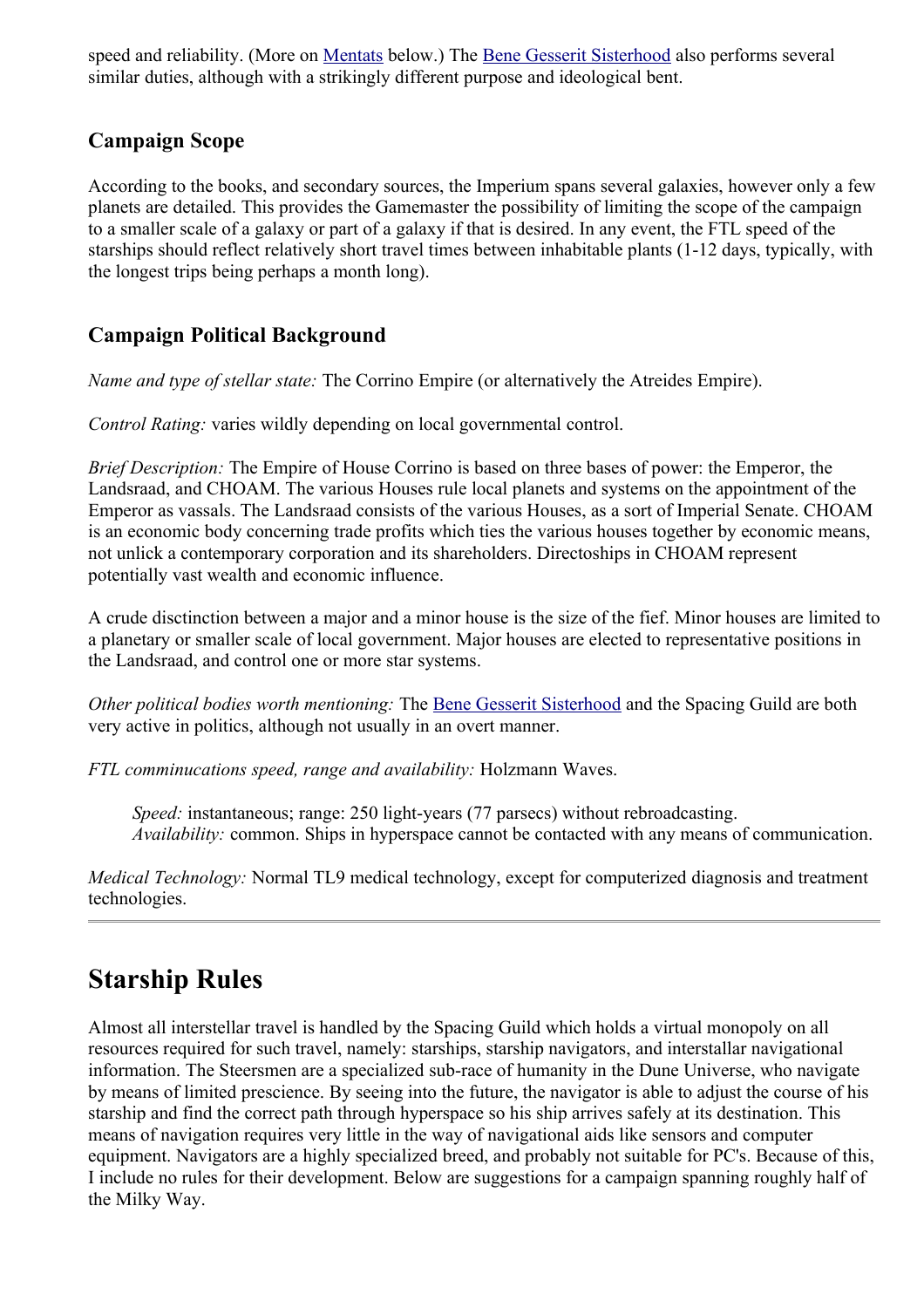## **Faster-than-Light Travel**

#### *FTL Drive type:* Hyperdrive

`Standard' Hyperdrive engines mass .010 ton, take up (including engine room) .030 cy and cost \$400 per ton of the ship's total mass. These engines require .1 MW-h per tone of ship to make the jump to hyperspace and .01 MW of power per tone of ship to maintain the ship in hyperspace the rest of the trip. A ship so outfitted would achieve a *FTL-speed* of 10 parcecs/hour.

**Size** and **efficiency** of hyperdrive both can be enhanced in order to achieve increased FTL-speeds. THis works on a simple proportional relationship up to twice standard size and twice standard efficiency. Effiency is a function of cost; size is a function of mass and weight. Thus, the maximum possible FTLspeed is 40 parcecs/hour.

The energy requirement of enhanced hyperdrives in increased by the square of the factor of final FTL-Speed increase.

*Example #1:* An engine which is 10% more efficient but the same size would achieve a FTL-speed of 11 parcecs/hour, and would cost \$440 per ton of the ship's total mass. All other figures concerning size and wieght would be as above. It would require .121 MW-h per ton of ship in order to skip and .0121 MW of power per tone to maintain the ship in hyperspace.

*Example #2:* An engine which is 40% larger than normal and 50% more efficient would mass .014 ton, take up .042 cy and cost \$600 per ton of hte ship's total mass. A ship so outfitted would achieve a FTL -speed of 21 parcecs/hour (10 x 1.4 x 1.5). THe factor of FTL-Speed increase for such a ship is 2.1, thus energy requirements would be increased by a factor of 4.41. Per tone of starship it would require .441 MW-h to skip and .0441 MW to maintain in hyperspace.

*FTL navigation:* 4-dimensional, eliete astrogators.

*FTL side effects, error effects, special notes:* See other references for more details concerning the Spacing Guild and interstallar travel.

## **Slower-than-Light Travel**

*STL Drive Type:* Reaction Drives

"Steamships" are powered by a TL9 reaction engine, which uses water as exhaust. They produce 1 ton of thrust per 10 MW of power input, with an exhaust speed of around 200 miles per second. This drive could accelerate at 1 G for a week, or .1 G for ten weeks, by using 18 % of the ship's original mass as reaction mass. Weight, mass and cost of this drive is: \$5,000, .1 cy, .05 ton per MW of power consumed.

*STL Drive Type:* Reactionless Drives

"Torch Ships" are powered by a TL9 reactionless drive which produces 1 ton of thrust per MW of power input. FOr each MW consumed, the drive masses 1 ton, takes 4 cy and costs \$50,000.

#### **Power**

*Power Plant Type:* Fusion Reactors (TL9)

Each plant takes a base \$1,000,000, 10 tons and 5 cy, plus \$100,000, .5 ton and .5 cy per MW capacity.

### **Weaponry & Shields:**

Ultraviolet Lasers (TL9), TL12 (equivalent) Force Shields and unguided Rockets are all available.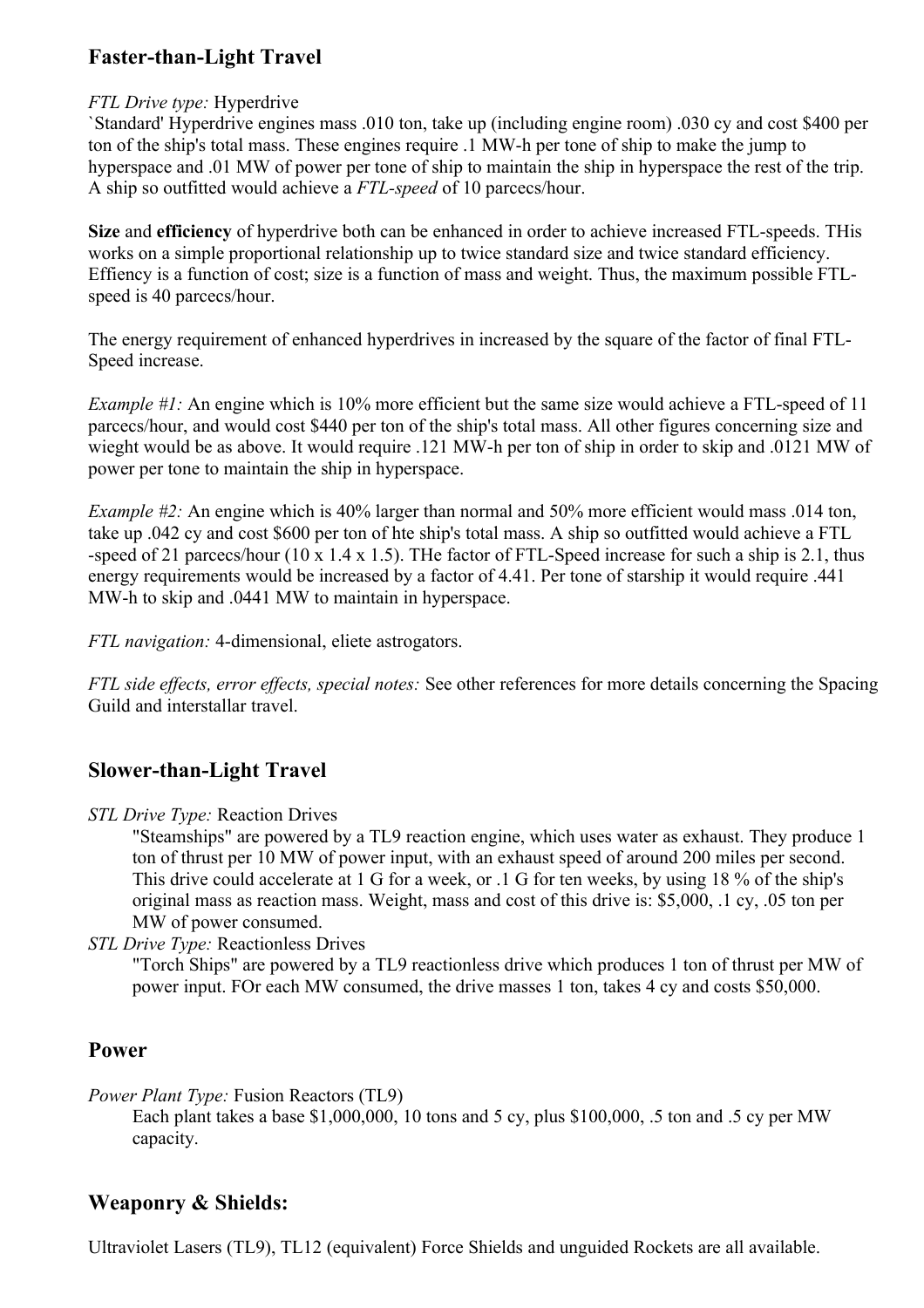# <span id="page-4-1"></span>**Rules Variants**

## <span id="page-4-0"></span>**Shield Fighting**

Personal shields have made almost all forms of projectile weapons completely ineffective for man-to-man combat. Therefore, a return to the ancient melee fighting styles has come about. But the technological advantage of the shield has forced a modified approach. In game terms, the skill Force Shield has been slightly altered.

The Personal Defensive Shields of the Dune Universe are not round projections of force, but full-body shields which permit objects to pass through them, only slowly. An object attempting to pass through a planar field at a right-angle vector speed of more than the strike speed is faced with resistance which grows more intense as the fourth power of the velocity. When the speed is sufficiently high, the field becomes essentially solid to the impinging object. Shields have varying "strike speeds" -- that speed at which a normal object can pass a planar Holtzmann field -- that depends upon the electromagnetic admissions spectrum of the planar field. It is never less than 5.8 cm/s for one-angstrom fields, and increases only to 9.3 cm/s for all-absorptive fields. Typical shields have a strike speed of about 7 cm/s admitting most visible light, x-rays and gamma rays.

In hand-to-hand combat, this translates to a PD of 8 for a typical military shield. In addition the shield provides a DR 3 against swinging/crushing and swinging/cutting damage because the full speed of the attack can not be used. Most hand-to-hand attacks are carefully timed impaling attacks with fencing-style weapons like the foil or the knife.

Against ranged attacks of high velocity (bullets, rockets, grenades, etc.) the shield is extremely effective, providing a PD 12 and DR 50. Slow velocity slug-throwers do exist, but are rare and not very effective.

Bludgeoning attacks are very ineffective, but locks, holds and throws are just as effective against shielded opponents as against unshielded opponents. Against such attacks shields provide no defense.

Defensive shields react explosively upon contact with the coherent light of laser weapons. When coherent light impinges upon a planar effect field from either surface, all pseudo-matter bound in the shield is instantly converted to real matter. This converted matter then converts explosively to pure energy. Fortunately the actual mass of a planar field is quite small, on the order of .005 g for a personal shield. Thus, a typical personal defensive shield if touched by a laser beam, would result in an atomic blast with a power of .1 kilotons. The center of this blast is quite erratic, sometimes originating within the shield, sometimes within the laser weapon, sometimes both, with no way to determine it beforehand, making the tactic of using laser weapons to take out shields explosively suicidal.

The shield can also be used as an active defense like its medieval counterpart. However, because of its full coverage, it can be used not only to block incoming attacks but also to parry them. A skilled fighter can use his shielded arms to parry an incoming weapon attack without fear of being injured in the attempt. Effective parry is determined normally for the unarmed fighting skill, but considerations about attacking the parrying limb are ignored on a successful parry. Even on an unsuccessful parry, the parrying arm will be uninjured, unless it was the specific target of the attack.

However, the Holtzmann planar field is not impermeable, and several shield-fighting styles have developed to exploit this weakness. To model this development adequately, a new combat manuever is necessary: *For every melee combat skill there is also an appropriate shield-fighting manuever.*

Moreover, a very skilled combatant is familiar with the workings of a shield, and can compensate in such a manner, as to make the shield's defensive value less than optimum. When shield-fighting, assess a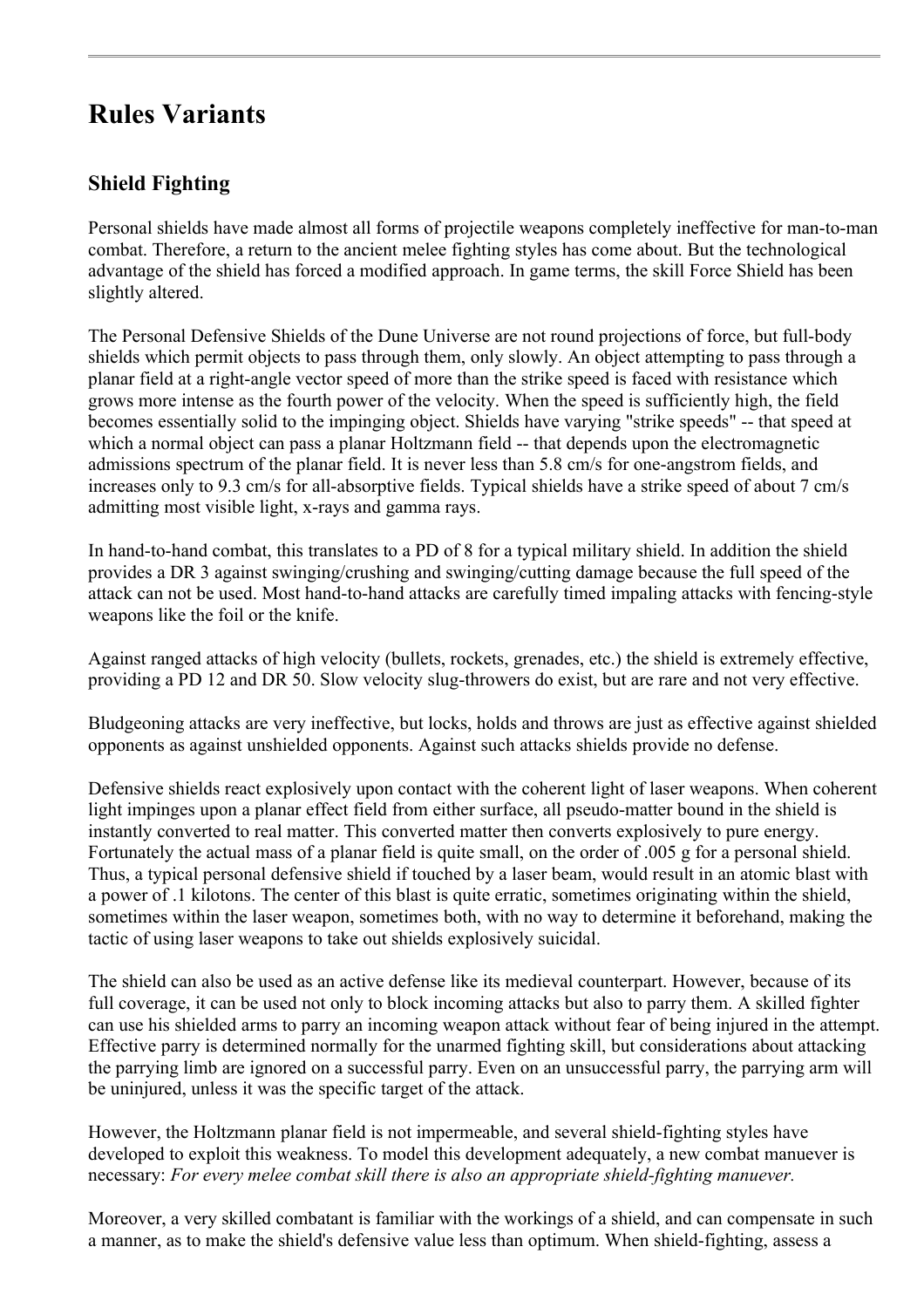# <span id="page-5-1"></span>**New Advantages**

# <span id="page-5-0"></span>**Elastic Body**

#### **\$250,000 40 points**

A combination of rigourous training, embyological manipulation, and incredibly delicate surgery, allowing considerable changes physical appearance. In a matter of minutes, a character with this advantage can change his height, build, facial features, hair color and apparent length, and even sex. He can become any indivivual he wishes to mimic. A master user needs to see a person for only a minute to produce a rough similarity. Several hours of observation results in a likeness which can fool casual aquaintences of the victim. Given an opportunity to study the victim for several days, the subject's likeness is undetectable (for short periods of time) even by the closest of associates.

An adult trained in the use of this advantage can increase his height by a maximum of 15 cm, by stretching special back muscles; by constricting the same muscles, the discs in the spinal column can be squeezed to reduce height by a maximum of about 7 or 8 cm. These changes could be maintained for some hours, though not indefinately. Even the strongest need to relax the back muscles several times a day.

The ability to vary apparent weight is accomplished through use of the celomic sacs present in a normal human body, but altered to serve a special purpose. The sacs are caused to migrate during embryonic development to particular positions within the body, and then surgically altered after puberty. When the subject achieves maximum growth, tubes of artifical tissue are implanted connecting the repiratory system to the celomic sacs. The tubes contain internal valves. The subject opens the valves by muscular action and, by closing the glottis, pumps air from the lungs into the expanding sacs. When the desired size had been achieved, the valve muscles were relaxed and the valves closed, trapping the air inside the sac until such time as the dancer decided to "deflate."

Pumping varying amounts of air into the pleural sacs alone gives an accurate appearance of breasts of the desired size. The size of the arms and legs can be increased somewhat through controllable edemas. Through this technique, a subject can look like he weighs anywhere between 120-280 pounds.

Natural hair is replaced with a liquid crystal strand which responds to varying temperature by changing color. The subject can control the amount of blood flow to his skin and thus the color of his hair.

Skin color is changed through the alteration of bodily hormones through control of the pineal gland, the pituitary gland and others.

In the early fetal stage of development hormonal stimulus prevents the urethral groove from closing at the proximal end. Further related measures equip the subject with both a functional penis and a functional vagina (subjects lacked a uterus and ovaries). Relatively minor surgery produces a fold in the mons veneris in which the penis is hidden. The disguise is completed by the voluntary control the subject possesses over cremaster muscles in the scrotum, which allows the retraction of the testes into the abdomen. Penile size is altered through control of the blood flow.

This advantage adds +8 to any Disguise roll, and can be used to mimic any common body type. It can be used to make the subject more attractive, giving up to an extra +2 reaction modifier. It can be used in conjuction with the Elastic Face advantage for a cumulative advantage.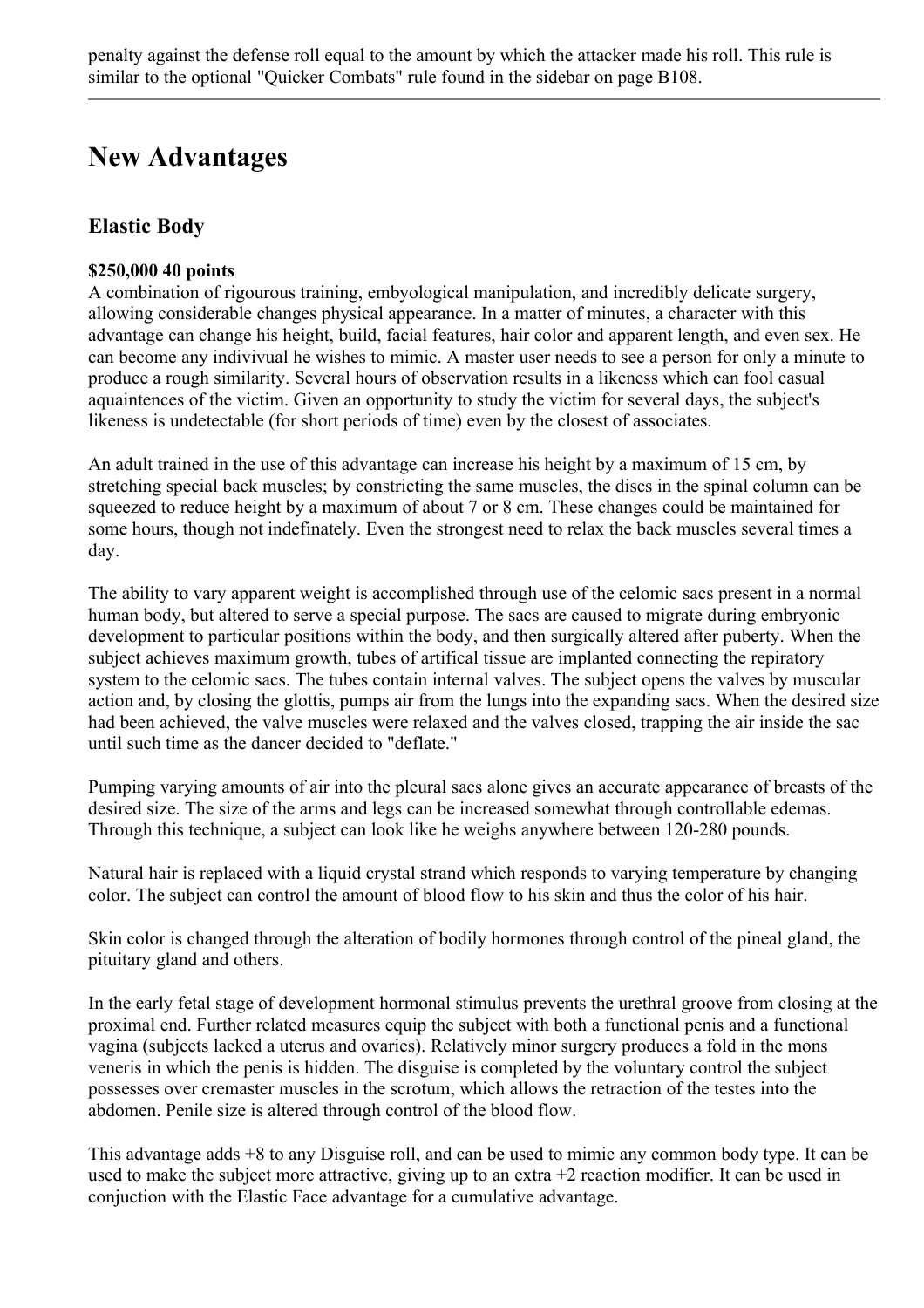## <span id="page-6-4"></span>**Elastic Face**

#### **\$100,000 15 points**

Injections shortly after birth slow and stop the ossification of the facial bones, and stimulate replacement of the mebranes of the face with a muscle-like tissue. Later localized injections reversed the cartiliage-tobone process in limited areas. The face softens into a structure of cartilidge and muscle. In place of certain facial bones, the subject has envelopes of elastic cartilage filled with material of a putty-like consistency.

During the years before puberty exercises allowing the differential stimulation of the muscles of the face are performed daily. By mastery of these muscles, the subject can change such things as the size and shape of his "cheekbones" as easily and quickly as one might smile. For longer-lasting disguises, the subject, working with the likeness of the victim, molds the matter within the cartilage envelopes to the desired form, which would then be retained indefinately barring some trauma.

The muscles that replace the membranes between the large bones of the vault of the skull can be manipulated to increase or decrease the size of the skull within narrow limits, or change somewhat the shape of the skull.

Natural hair is replaced with a liquid crystal strand which responds to varying temperature by changing color. The subject can control the amount of blood flow to his scalp and thus the color of his hair. The hair style and apparent length of the hair was accomplished through embryonic manipulation which causes certain nerves to develop as voluntary nerve cells rather than as sympathetic ones. These are the nerves that stimulated the erector muscles attached to the root of each cell.

Eye and skin color is changed through the alteration of bodily hormones through control of the pineal, the pituitary gland and others.

This advantage adds +5 to Disguise skill, or it may be used to make one more attractive, giving up to an extra +2 reaction modifier, and can be used in conjunction with the Elastic Body advantage for a cumulative advantage.

# <span id="page-6-3"></span>**New Disadvantage**

#### <span id="page-6-2"></span>**Shield Dependence -10 points/ -15 points**

You are dependant upon the protective qualities of the Holtzmann defensive shield. When confronted with a melee combat situation where you do not have a shield, all of your combat rolls (both attack and defense rolls) are at -2. The more expensive version of this disadvantage is exactly as per Combat Paralasis (B32) when confronting a potential combat situation without a shield.

Most regular armies suffer from forms of this disadvantage.

# <span id="page-6-1"></span>**New Skills**

### <span id="page-6-0"></span>**Force Shield (Physical/Easy) DX-4**

This is the ability to use the Holtzmann Defensive Shield in man-to-man combat. The shield can be used to block or parry incoming attacks. The Block score is determined normally as per Shield skill (i.e.: Block  $= 1/2$  Force Shield), the Parry score is derived normally from any of the unarmed combat skills like Boxing, Brawling, Karate, and Judo (i.e.: Parry = 1/2 Brawling or 2/3 Karate, Judo or Boxing).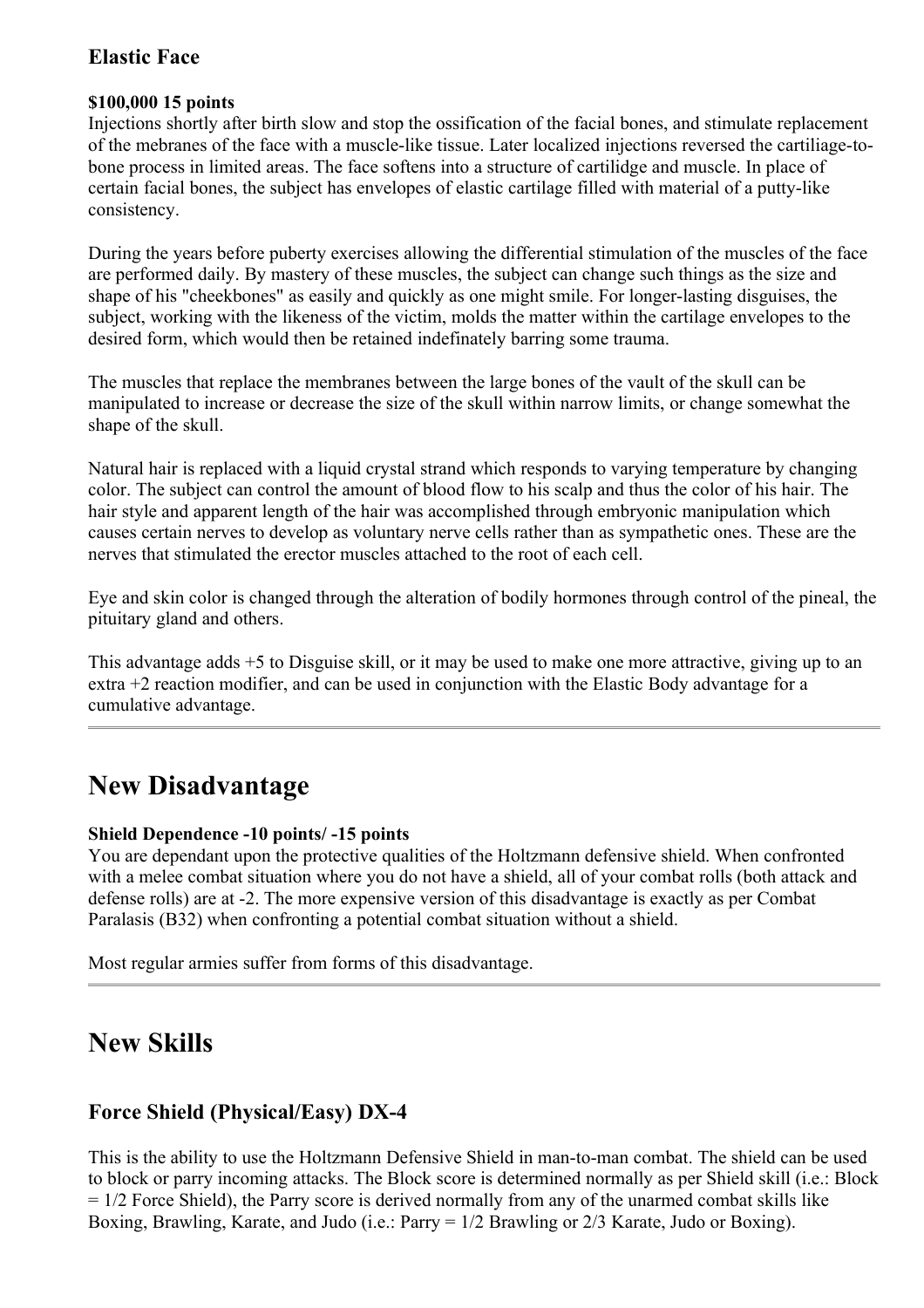# <span id="page-7-3"></span>**Hunter-Seeker (Physical/Average) DX-4 or IQ-4**

This is the ability to use the Hunter-Seeker assassination device. A skill roll is required to locate the target, and another to attack. The target may avoid the attack in two ways. First, he may remain perfectly still, making it extremely difficult for the attack to locate him. Roll a Quick Contest of Skills: Hunter-Seeker vs. Stealth +3. Second, after a sucessful parry of the hunter-seeker attack (as per Parry Missile Weapons Skill) the defender may attempt to grab the device and contain it. Roll vs. DX to see if he is sucessful.

A sucessful attack with a hunter-seeker ignores the PD of any personal shield the victim may be wearing, but not the PD or DR of other armor. If the hunter-seeker does not do sufficient damage to penetrate the targets DR, it is stuck and cannot be used to attack again.

# <span id="page-7-2"></span>**Riding (Sandworm) (Physical/Average) defaults to DX-5**

This skill is only taught by the [Fremen](#page-11-0) of [Arrakis,](#page-16-0) and is not normally available to characters of any other background.

This skill is the ability to mount and direct a giant sandworm to be used for transportation across the great deserts. A thumper (a [Fremen](#page-11-0) device that simulates the rhythmic thumping of the mating-call made by a female sandworm when she prepares her nest) calls a male sandworm, where the sandrider rushes to the side of the worm and inserts a specially designed maker hook into the ring segments of the worm.

Once the rings are opened, exposing the sensitive inner tissues of the sandworm, the sandworm will rotate to shift the opening as far from the surface of the sand as possible. The sandrider holds onto the hook and is carried to the top of the worm, where he mounts more hooks to direct the worm, opening rings along the side to turn the worm.

A successful DX roll is necessary to mount the sandworm. Critical failure means the worm has smothered the sandrider, burying him under the bulk of his body (see rules concerning suffocation). A successful roll vs. Sandrider skill is necessary to gain initial control of the worm, and once per hour afterward to retain control (at +2 for every previously successful control roll).

# <span id="page-7-1"></span>**Truthsay (Mental/Very Hard) No default Prerequisite: Empathy Advantage**

This skill is only taught by the [Bene Gesserit Sisterhood,](#page-8-0) and even then only to the elite Reverend Mothers. It is not normally available to characters of any other background. It is similar to the more casual Detect Lies skill, but, because of its methods, cannot be countered like Detect Lies can.

The [Bene Gesserit](#page-8-0) is taught to 'read' and 'register' a person in order to manipulate him by Voice. This training can also be heightened to determine whether the individual is lying. Through the use of *reihani decipherment* a [Bene Gesserit](#page-8-0) can recognize a registered individual no matter what overt change in behaviour or appearance he assumes. When combined with intense observational skills, the gifted [Bene](#page-8-0) [Gesserit](#page-8-0) can determine whether the individual is lying.

A successful roll vs. Truthsay will reveal that the subject has lied. It will not, however, reveal what the truth may be. Furthermore, because the skill is based only on careful observation of the subject, if the subject believes what he says is true, this skill will not reveal it as a falsehood.

# <span id="page-7-0"></span>**Voice (Mental/Hard) No default**

This skill is only taught by the [Bene Gesserit Sisterhood,](#page-8-0) and is not normally available to characters of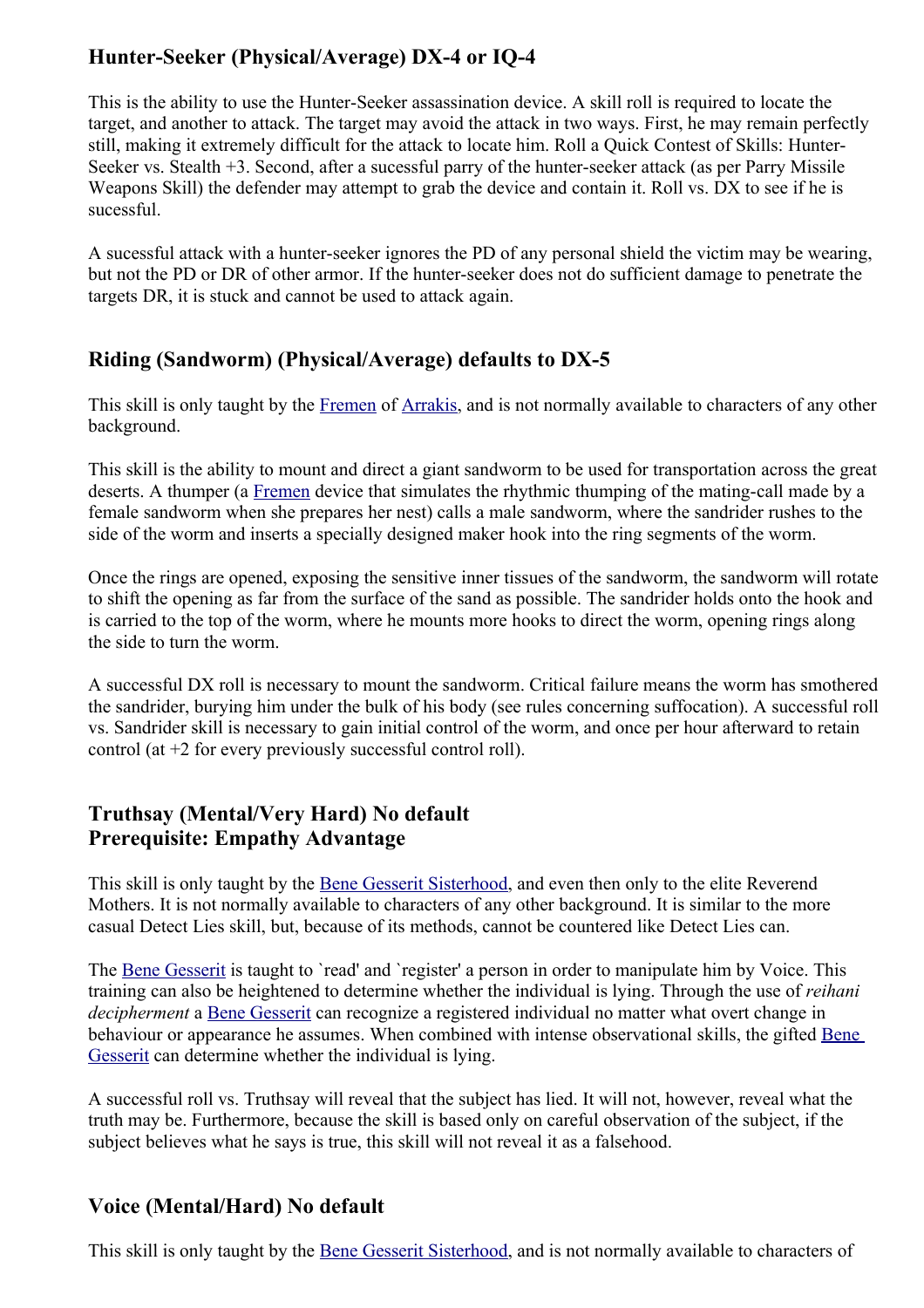any other background.

Through Voice, a subtle manipulation of vocal tones, a [Bene Gesserit](#page-8-0) can manipulate individuals or large groups by triggering clue tones. Certain voice patterns trigger primal human responses, and the registered person can be controlled in any situation. Women specifically gifted with The Great Control can manage any number of people in any situation, and can even control other [Bene Gesserits.](#page-8-0) Particular subtleties of *Voice* usage are the *Lie Adroit* -- manipulation through concealed falsehood; the *Zensunni Codex* -- a play of words that confuses or obscures the truth; and the implantation of autosuggestive cue words (for example, the most common words thus implanted is "Uroshnor," a word itself empty of meaning, but which when spoken, triggers a state of immobilization). These techniques, however, are taught only for specific professional work.

A quick contest of skills, Voice vs. Will -6, is required for a successful use of this skill. If successful, the victim can be ordered to comply to any order of moderate complexity. The skill requires a period of careful observation of the intended victim's speech pattern before it can be used on him. Usually a few clear sentences uttered by the victim are enough.

# <span id="page-8-2"></span>**New Manuevers**

**Penetrate Shield (Average) defaults to any Combat Weapon Skill doing cutting or impaling damage at Skill -3 Prerequisite: cutting or impaling weapon skill. Must Specialize.**

The ability to fight in hand-to-hand combat normally against a shielded opponent. It cannot be used in conjunction with ranged attacks, except in particular cases like Knife Throwing and Guns (Needler) which represent specific techniques used to penetrate shields. Improving this manuever is useful if it is used in conjuction with the Force Shield skill (see above). Normally Holtzmann shields provide a PD 8, DR0 defense in melee combat. If this manuever is learned, the effectiveness of shields can be overridden. A sucessful use of this manuever will reduce shield effectiveness to PD 2, DR 0. A critical success will eliminate shield defenses.

Appropriate skills would include:

Axe/Mace, Broadsword, Fencing, Guns (Needler), Jitte/Sai, Katana, Kusari (Weighted Chain), Knife, Knife (Main-Gauche), Knife Throwing, Polearm, Shortsword, Shuriken, Spear, Thrown Weapon, Two-Handed Axe/Mace, and Two-Handed Sword.

# <span id="page-8-1"></span>*Dune* **Characters**

# <span id="page-8-0"></span>**Bene Gesserit**

The [Bene Gesserit](#page-8-0) is known publically as a religious order, a mystic Sisterhood, which espouses a belief in in the supernatural control of the Great Mother. However, none of the available instuctional material even refers to a transcendent force or being. In fact, in the Missionaria Protectiva material, religion is described as "the purposeful instruction of the masses." The texts describe thousands of religio-mythic variations on the theme of supreme, non-human power, but no evidence indicates the the [Sisterhood](#page-8-0) believes in any power than that of its own goal, the Kwisatz Haderach.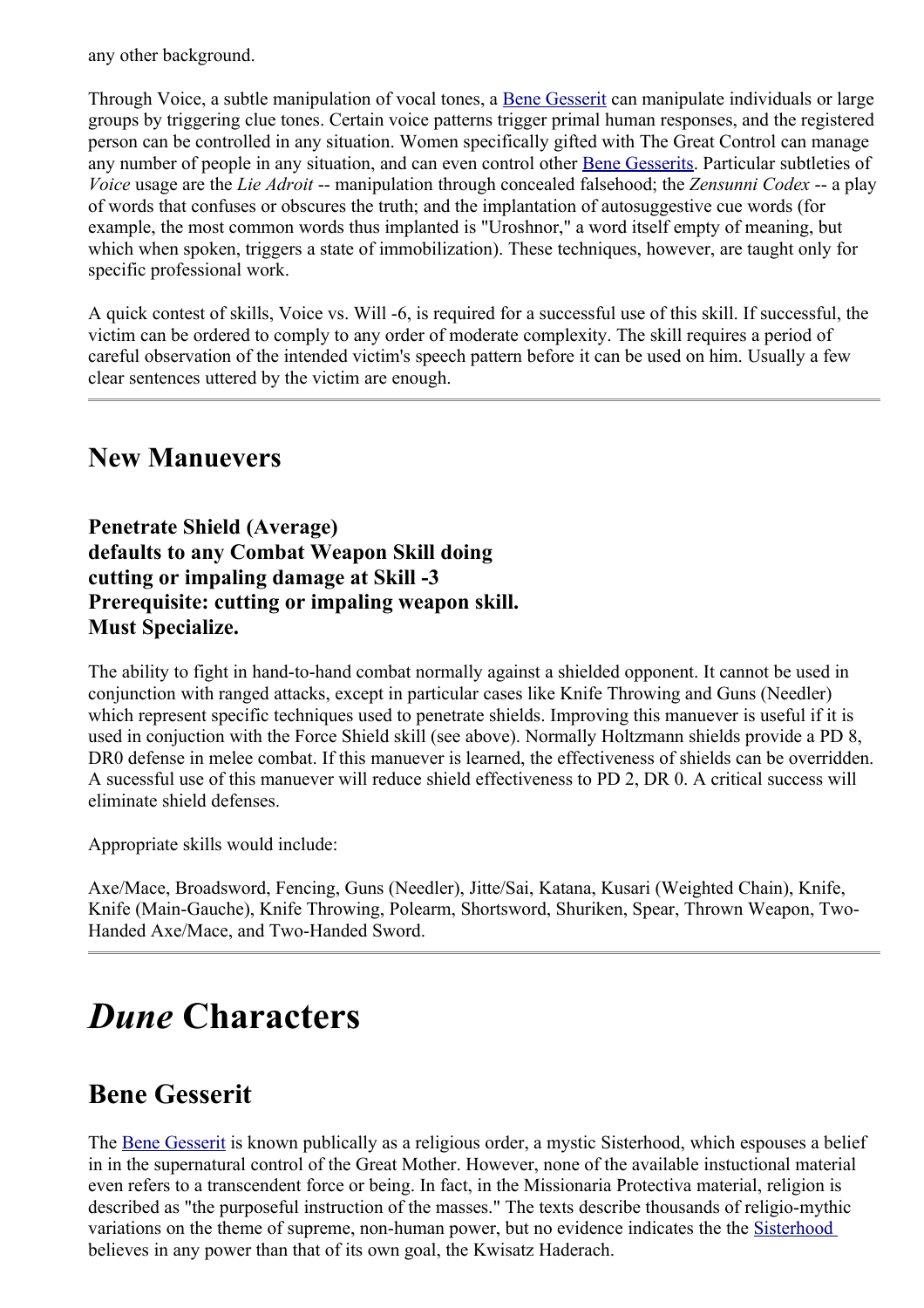The [Sisterhood](#page-8-0) is dedicated to understanding humanity. All aspects of the concept are investigated, studied and documented by the [Bene Gesserit.](#page-8-0) From Anatomy, Biology, and Genetics to Sociology, Politics, Religion and mythology.

The essence of the [Bene Gesserit](#page-8-0) training philosophy seems to be that, if one can control oneself, or "know thyself," ultimately one can control the universe. its first axiom is "My mind controls my reality." The training is based on a series of progressive exercises lasting approximately ten years, which gives the student power to control herself mentally, physically, and psychologically, and to control others. Two goals of the training are: the ability to observe and understand reality with detached objectivity, and to insure that the Sister will have her self under control whatever the situation. The [Bene Gesserit](#page-8-0) training allows members of the [Sisterhood](#page-8-0) to be keen analysts, expert "seers," and fearsome fighters.

A two-part training program is pursued simultaneously by the candidate: the training of the mind and the training of the body. A small child spends hours learning the many languages in use in her culture, and later spend more hours sitting rock-still, lowering her body temperature or slowing her heartbeat, moving one muscle at a time as she catalogues the stimulus/response pattern of her body. The basic premise of the training is to achieve harmony and tranquility by establishing balance within the individual. Such training would reflect extensive study of the skills: Theology (Taoism), Philosophy (Zen Buddism), Meditation, Body Control, Body Language, Breath Control, Physiology, Psychology, Mental Strength and Yin-Yang Healing.

Furthermore, most [Bene Gesserit](#page-8-0) sisters would enjoy some or all of these advantages: Absolute Timing, Acute Senses, Alertness, Combat Reflexes, Language Talent, Longevity, Rapid Healing, Strong Will.

The [Sisterhood](#page-8-0) is a powerful Patron, and affords levels of Status, Wealth and Reputation to its members. Because the [Sisterhood](#page-8-0) is the only party to teach some skills and the secrecy surrounding it, it is worth 40 points as an Unusual Background (alternatively the [Bene Gesserit](#page-8-0) could be treated as a Martial Arts Master and knowledge of the cinematic skills and manuevers would require the advantage Trained by Master).

While people with physical disadvantages are not usually invited to join the [Sisterhood,](#page-8-0) some diadvantages are common among the order. Delusions, Fanatacism, Greed, Intolerance, Overconfidence, and Melange Addiction can all be found among the members.

The [Sisterhood](#page-8-0) commands a powerful Duty over its members, and has many Enemies. Teachers within the terhood may have other candidates as student-Dependants.

# **[Bene Gesserit](#page-8-0) Prana-Bindu "The Wierding Way" 12 points/ 37 points**

The "wierding ways of battle" are based upon complete prana-bindu control. The hand-to-hand combat techniques retained from ancient Terran cultures depend upon supreme muscle control for their astounding ferocity. Not only the unarmed combat manuevers depend on this training bu the extrordinary knife and whip skills also require this command of muscles and nerves. Prana-bindu control can heal wounds and retard aging. This style combines the powerful "internal" skills with devistating "external" manuevers with an effectiveness that unrivaled. Paul Muad'Dib's Feydakin are [Fremen](#page-11-0) masters of this style, brought to them by the Lady Jessica.

*Primary Skills:* Judo, Karate, Knife, Theology (Taoism)

*Secondary Skills:* Boxing, Body Language, Knife (Main-Gauche), Philosophy (Zen Buddism) *Optional Skills:* Breath Control, Whip, Yin-Yang Healing

*Maneuvers:* Arm Lock, Elbow Strike, Feint [2 points], Kicking, Knee Strike, Hit Location [2 points] *Cinematic Skills:* Blind Fighting, Body Control, Kiai, Meditation, Mental Strength, Power Blow, Pressure Points, Pressure Secrets *Cinematic Manuevers:* Enhanced Dodge, Sticking [2 points]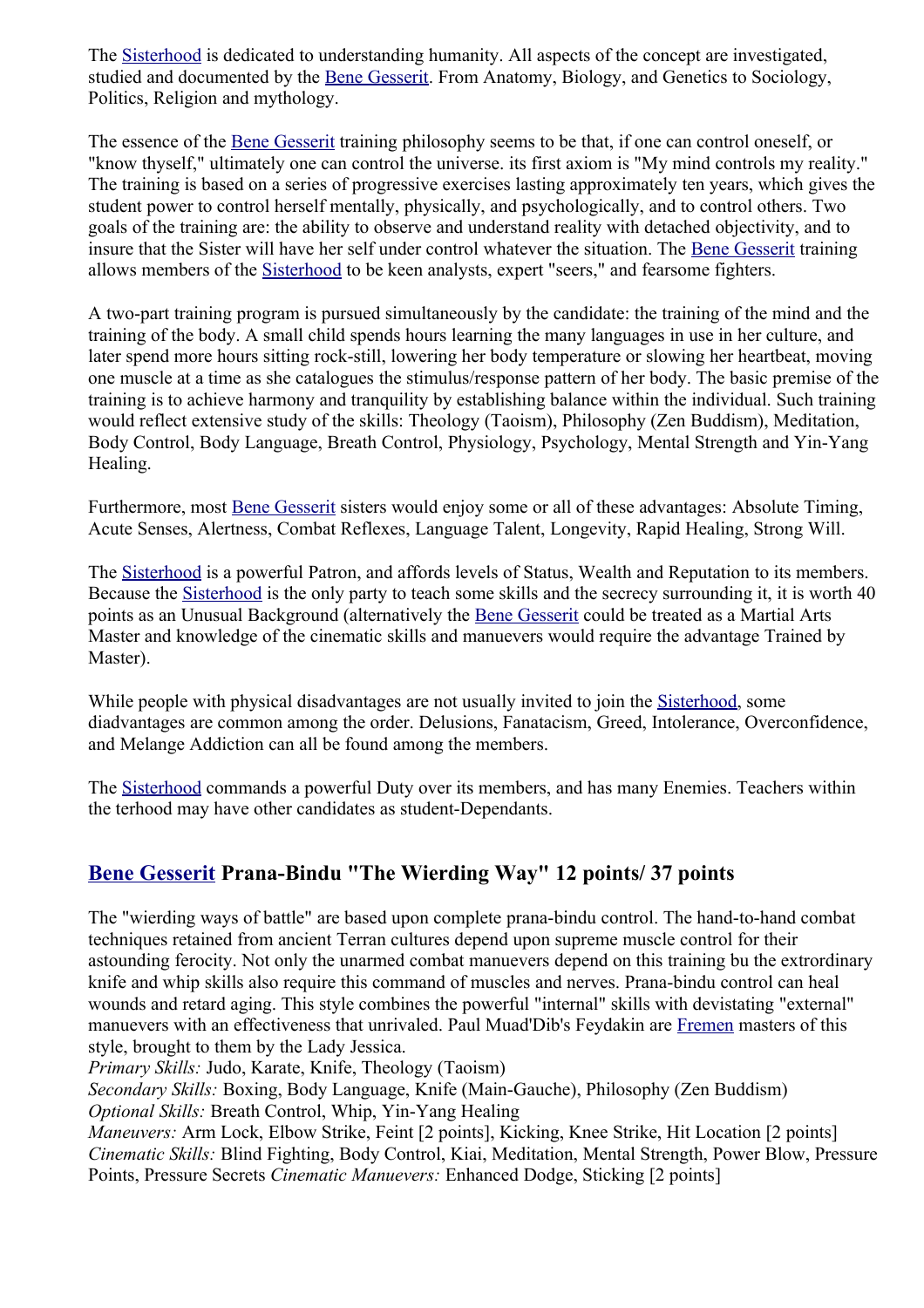# <span id="page-10-1"></span>**Bene Tleilax**

The inhabitants of Tleilax, lone planet of the star Thalim, a source of immoral, although tolerated, technological products following the Butlerian Jihad. As such, the enigmatic [Tlielaxu](#page-10-1) pose a potential threat to the delicate technological prohibitions of the feudal Imperium. However, the [Tleilaxu](#page-10-1) deal in more that simple machine products. They also produce genetically engineered humans for specific purposes.

If any people should have been purged by the Jihad, it was the [Bene Tleilax,](#page-10-1) whose technology recognizes no restraints in pursuit of their scientific interests. The [Tleilaxu](#page-10-1) exist in a moral and ethical vacuum on the extreme periphery of the galaxy. Scientific inquiry and insatiable curiosity express themselves by [Tleilaxu](#page-10-1) self-experimentation, a practice encouraged by the ample supply of lower-class subjects in their highly stratified society.

When they were discovered by an early Spacing Guild reconnaissance ship in 23 B.G. they could no longer enjoy concealment. However, the [Tleilaxu](#page-10-1) were able to persuade the Guild to purvey their products to the newly formed Imperium. The amoral and morally debilitating fecundity of the [Tleilaxu,](#page-10-1) who defined everything as either tool or product, was unleashed on a nobility that had grown desensitized by time to the psychological and ethical monstrosities that necessitated the Butlerian Jihad. Later, they were further protected from punishment under the edicts of the Great Convention when their security was guaranteed by both the Guild and House Corrino, and their products were welcomed by the less fanatical majority of the Imperium.

Such measures are necessary since the [Bene Tleilax](#page-10-1) always view war, poverty, and religion as mere products or markets. Since most of their involvements in these areas involve human exploitation, [Tleilaxu](#page-10-1) technology stresses genetic fabrications and psycho-neural adepts. They provide humanoid, sentient tools. Face dancers, gholas, sex toys, generals, twisted Mentats, subverted Suk doctors, Guild navigators and artifical melange are major examples of their wares.

Throughout their involvement in the Imperium, from their discovery through the fall of the God Emperor Leto II and the rise of the Siona-Duncan union, the [Tleilaxu](#page-10-1) are considered objects of almost universal loathing, fear and disbelief. The "human distrans" is one of the causes of this attitude, and such beings are generally considered unclean, a degeneration of humans into machines.

Tleilax has many of the elements has a TL9 *GURPS Cyberpunk* world. Bionic modifications, computers, cybernetic implants, and cloning are all available here. Characters of [Tleilaxu](#page-10-1) origin should follow the Cyberpunk rules for their creation. However, all cyberware is quite unnatural in appearance (see *GURPS Cyberpunk*, p. 31), but because of it's rarity should still cost the full point value. [Bene Tleilax](#page-10-1) are experts in genetic engineering, and can design a human with any physical or mental advantage or disadvantage.

Their products are all for sale, but it is not uncommon for their product to be delivered with enhancements which were not specifically ordered. For example, the first Duncan-ghola, Hayt, was delivered with cybernetic eyes.

# <span id="page-10-0"></span>**Face Dancers**

Face dancers are specialized entertainer-spies from the planet Tleilax, the most famous of whom in Atreidean times was Scytale, would-be assassin of Paul Muad'Dib. Face dancers possess bodily adaptations and practiced intensive training to allow them to duplicate forms and movements of others. They are regarded by the masses of the empire with a mixture of awe, admiration and revulsion in their cover professions of dancers and mimics, although the powerful know how effective a force for espionage the face dancers represent. They are therefore a major arm in the enforcement of [Tleilaxu](#page-10-1) foreign policy.

In a matter of minutes, a face dancer can change his height, build, facial features, hair color and apparent length, and even sex. He can become any individual he wishes to mimic. A master face dancer needs to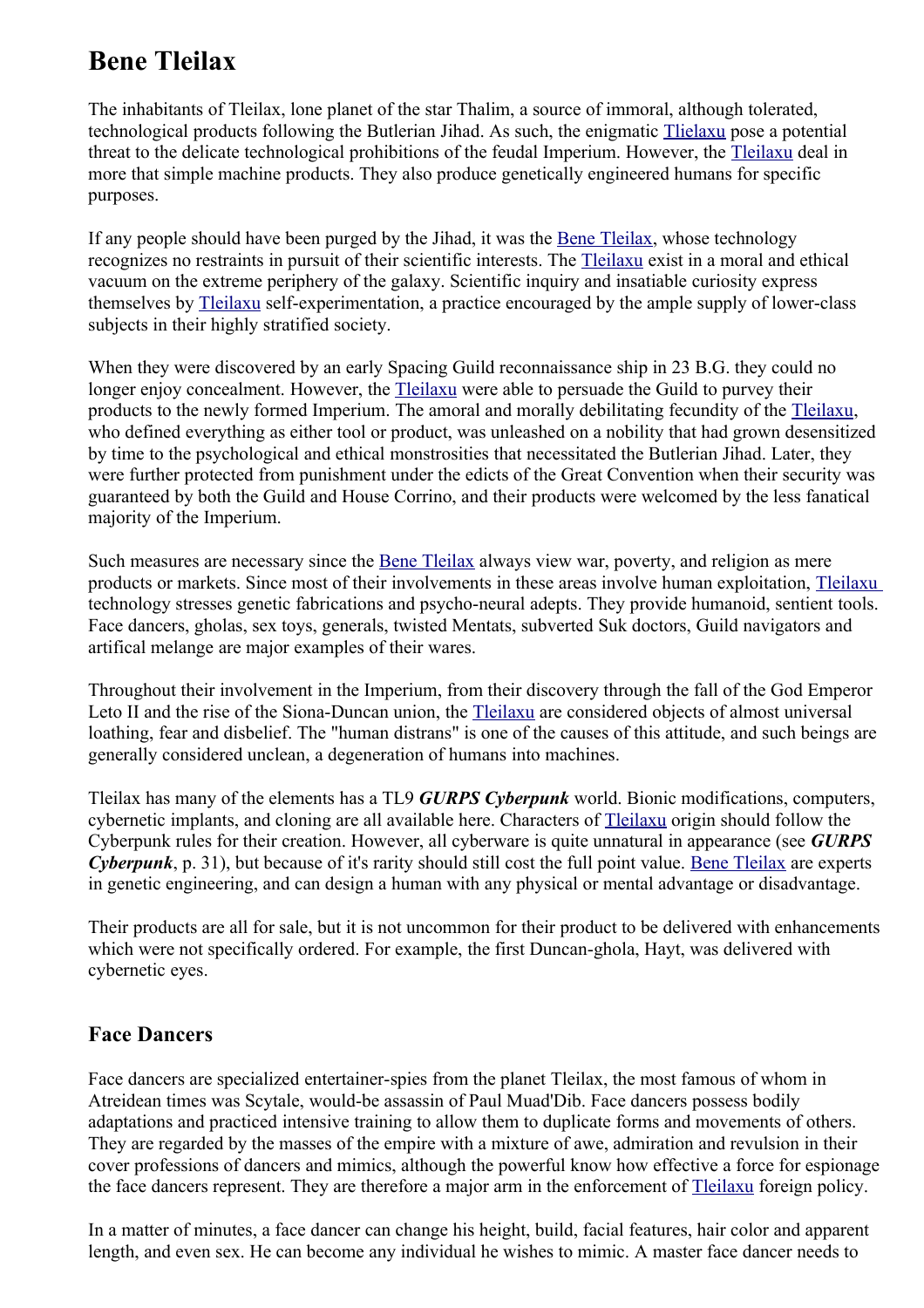see a person for only a minute to produce a rough similarity. Several hours of observation results in a likeness which can fool casual aquaintences of the victim. Given an opportunity to study the victim for several days, the dancer's likeness is undetectable (for short periods of time) even by the closest of associates. The [Tleilaxu](#page-10-1) endowed the face dancers with these abilities by a combination of rigourous training, embyological manipulation, and incredibly delicate surgery. The procedures are the most closely gaurded [Tleilaxu](#page-10-1) secrets.

A Face dancer would possess the Elastic Body and Elastic Face modifications, and many of the Thief/Spy skills, Disguise being critical. Many face dancers were also excellent entertainers. Face dancers could not take any physical disadvantage that would limit their range of imitation such as Fat, Overweight, Skinny, Dwarf, or Giganticism. They would owe a considerable Duty to the [Tleilaxu](#page-10-1) or their purchaser, and could possibly have several Enemies. The techniques used to create face dancers caused them to be sterile.

### <span id="page-11-1"></span>**Gholas**

One of the extrodinary and unique capabilities of the [Bene Tleilax](#page-10-1) is the production of human duplicates known as gholas. The early gholas were produced by tissue regeneration requiring the immediate cryotranport of complete cadavers to the axolotl tanks of Tleilax. Gholas so produced retained their gene patterns and specific skills but lacked conscious memories of their pasts. They were frequently conditioned to respond with specific actions or behaviours to a particular word. Often, the stimulus "triggers" were produced by being generated in the same axolotl tank.

See *GURPS Autoduel* (p. 74-75), *GURPS Space* (p. 65) or *GURPS Cyberpunk* (p. 57) for rules concerning cloning.

# <span id="page-11-0"></span>**Fremen**

The Fremen culture changes significantly over the course of the Dune books. Given here is a rough template of the pre-Atreides era Fremen common on [Arrakis](#page-16-0) during the [Harkonnen](#page-18-1) occupation. These are essentially the Fremen encountered at the beginning of the book, Dune, but their culture already has begun to change by the end of that book -- change in very significant ways. Fremen Kempo, while not specifically discussed by Frank Herbert, can be derived from descriptions of Fremen history in conjunction with their daily life and activities. The Fremen -- prior to the arrival of the Atreides -- are a seminomadic people whose tribal culture is well suited to the hostile planet and its oppressive [Harkonnen](#page-18-1) governors. Fremen education consists not of formal schooling in specific subject areas but of a total life training. A child is trained by all members of the tribe from his earliest days until maturity. The life and safety of the tribe depends upon each person's ability to observe the water discipline of the sietch and to know how to conduct himself on the dangerous open sands of Dune.

The Fremen are renowned fighters, and Advantages like Combat Reflexes, Immunity to Pain, and Toughness are common among their ranks. Because of the harsh environment of [Arrakis,](#page-16-0) most Fremen with physical disadvantages do not survive, and even mental disadvantages can be fatal if they led to acting without considering the consequences. The Fremen are considered a worthless race of people by the [Harkonnen](#page-18-1) government, worth a -5 point Social Stigma. Duty to the sietch, Intolerance of outsiders, and a lesser Status are common traits. Most Fremen are vicious in battle and their duels are to the death, not first blood. Bloodlust would be appropriate. The life of the desert leaves very little time to put on weight. Many Fremen are Skinny, and none of them are overweight. Due to life in a stillsuit, most Fremen also have a strong body odor which is mildly offensive to non-Fremen, (worth a -5 point Odious Personal Habit).

All Fremen are addicted to the drug, melange.

All Fremen possessed a high proficiency in the following skills: Area Knowledge (Sietch territory), Survival (Desert), Camouflage, Stealth, Knife Throwing, Riding (Sandworm), and the unique Fremen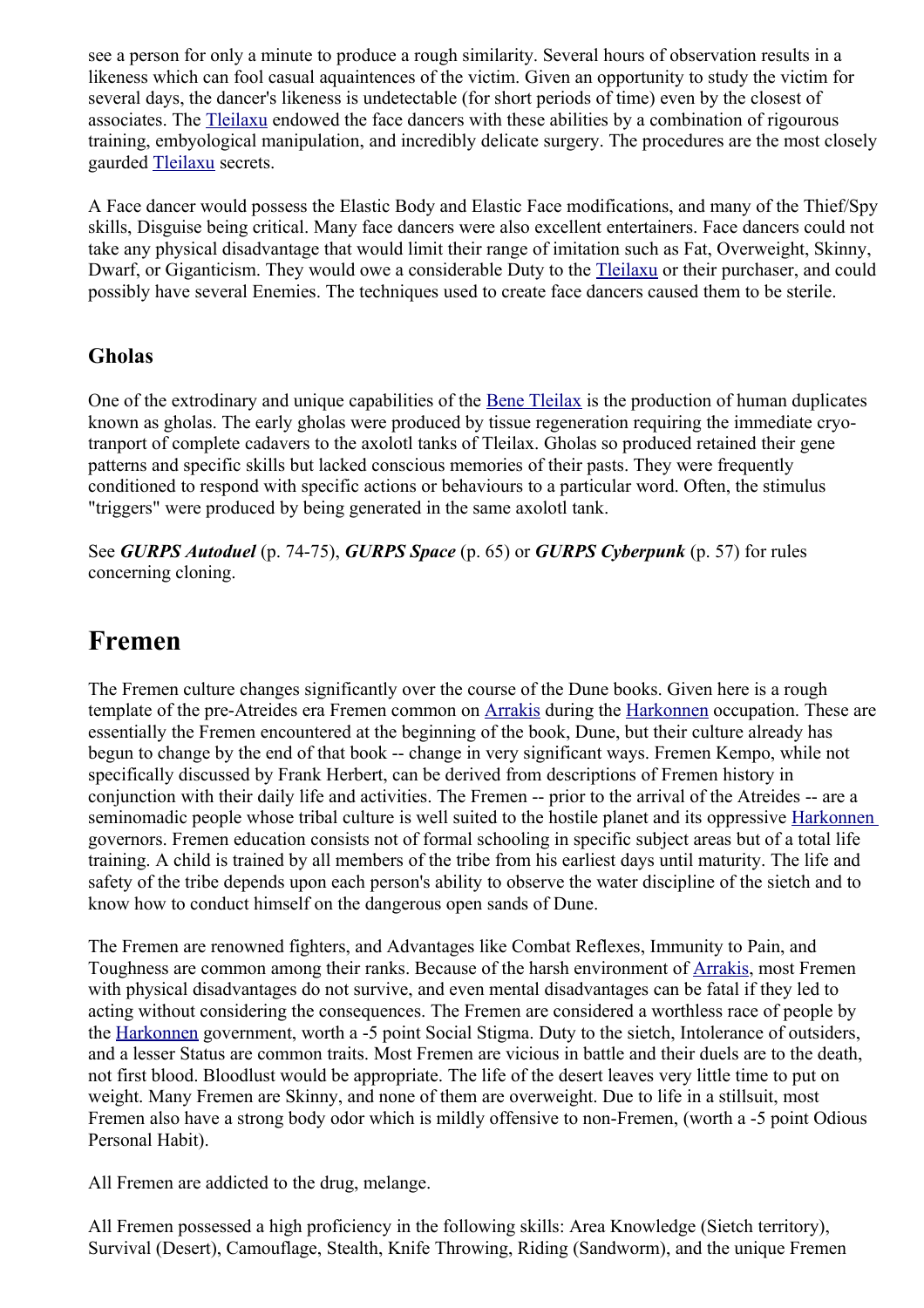martial arts style: Fremen Kempo.

Other skills: Brawling, Climbing, Botany, Leadership, Bard, Musical Instrument, Planetology, Piloting ('Thopter).

Fremen do not use Force Shields, as they a enrage sandworms and are prone to malfunction in the desert. This skill and its corresponding attack styles are not normally available to Fremen.

## **Fremen Kempo 8 points/ no cinematic skills**

This is the martial art of the Fremen natives to [Arrakis.](#page-16-0) Almost unknown to the general population of the Imperium, Fremen Kempo is a dynamic combat style. Its roots are found in the ancient teachings of predecessors of the Zensunni wanderers who first colonized [Arrakis.](#page-16-0) There are dozens, if not hundreds, of different branches of the style, from "soft" styles similar to ancient T'ai Chi to "hard" styles not unlike kickboxing, and numerous variations in between as the various Fremen sietches personalize their own style. A mixed bag of the extremes is described here. There is a considerable body of legend around the Fremen and their role in the Imperium history. Their ferocity in battle is unrivaled in the galaxy.

The Fremen weapon of choice is the crysknife, a knife made from the tooth of a sandworm. It is considered most sacred by the Fremen. The tip, the hollow once occupied by the tooth's nerve, customarily holds a small amount of the most deadly poison available, most often a mixed derivative of the native desert plants. Fremen usually attempted to avoid killing a respected enemy with the tip of the blade; poison was considered a weapon more suitable for use against animals than humans. Other weapons included the kindjal, a curved, double-bladed short sword, short sticks, staffs, weighted chains, and whips. Weaponless combat also plays an important part in this style, with strikes, locks and throws being used.

Training is very intensive, designed to develop flexibility and speed more than strength.

*Primary Skills:* Judo, Karate, Knife, Knife (Main-Gauche) *Secondary Skills:* Two skills from the following: Shortsword, Short Stick, Staff, Weighted Chain, Whip *Optional Skills:* Philosophy (Zensunni), other weapon skills, as above. *Maneuvers:* Arm Lock, Feint, Kicking, Spin Kick

# <span id="page-12-0"></span>**Mentats**

The name "Mentat" is derived from mentis, meaning "of the mind" in Latin, an ancient Terran language. The founder of the Order of Mentats, Gilbertus Albans, a logician and philosopher of interstellar repute, coined the term to refer to those fully trained and proficient in the techniques he prescribed for the Order. For thousands of years, society thought of Mentats as the embodiment of logic and reason.

A Mentat adept could be characterized as (a) a human in the generic, [Bene Gesserit](#page-8-0) sense (although the [Sisterhood](#page-8-0) would deny it violently), i.e. "an animal with reason and logic;" (b) an expert in all methods of logic and inference; (c) a conceptual generalist, in contrast to specialists in narrow areas; and (d) one possessing a quasi-truth-sense based not on prescience but on inference.

The Mentat adept is of achieving remarkable inferential linkages and gestalten spasms of pure insight, but unusually only when deep in a Mentat-trance. Some allege that the so-called Mentat-trance is merely a dramatic device used to make the Mentat appear more impressive. But the subjective reports of scores of Mentats and the objective evidence of hundreds of studies all point to the authenticity of the trance. The eyes glazed, the voice-intonation flattened, and awareness appeared to be turned inward.

Perhaps because of their apparent need to rely on their isolating trance-state for higher percentages of accuracy, Mentats historically failed as leaders. A supporting argument is that leadership is a matter of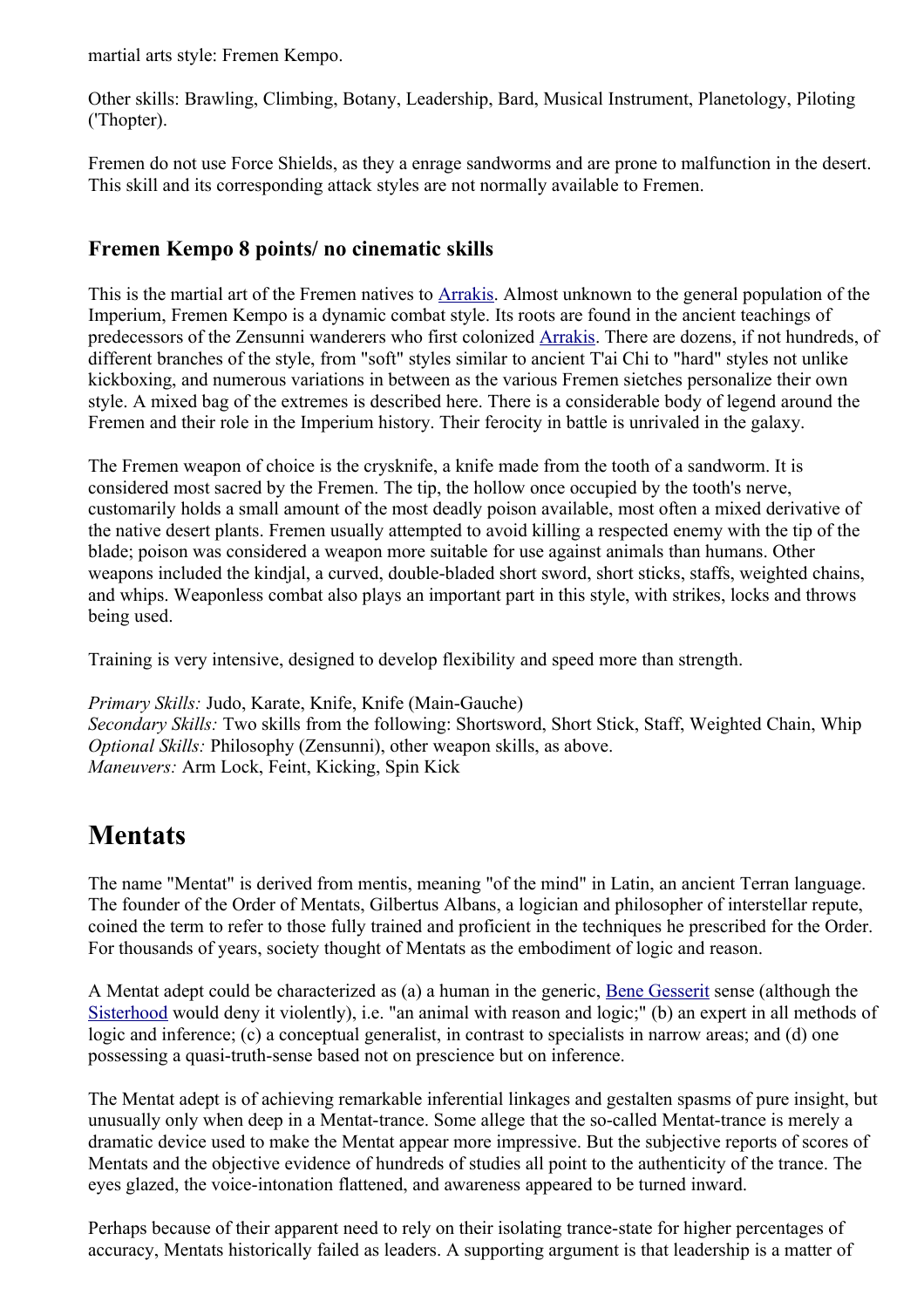temperament, not reasoning ability. The effective leader must often make intuitive decisions in the absence of complete data. A good emperor, duke, general, or director acts because a decision must be made, but a Mentat delays because a decision should not be made.

All Mentats require a high (14 or greater) IQ score. Most would enjoy levels of Alertness and/or Acute Senses, and inherent Mathematical Ability. Absolute Direction and Absolute Timing would be appropriate for some Mentats. All Mentats are obviously Literate.

### <span id="page-13-0"></span>**Mentat Ranks:**

#### **Minor Orders:**

**Memorizer**: The fully prepared Memorizer is capable of retaining both related and unrelated information. The final test involved absorbing a series of 2 x 104 numbers or letters and reproducing them in correct sequence, duplicating the same timing or spacing as the original. Memorizers are able to repeat entire books from recall. They are able to replicate spatial configurations, such as the layout of a city after having seen the place (or plans of it) only once. Their chief accomplishment, however, is the ability to repeat conversations word for word from start to finish, mimicking the cadence and vocal inflection of each participant.

Treat this rank as the advanced version of Eidetic Memory, without the skill point multiplier for a point cost of 20 points. Memorizers are able to enter the Mentat-trance. Treat this as per Meditation skill. As well, vast volumes of information are studied at this level, which would translate into study of skills such as Agronomy, Anthropology, Area Knowledge, Botany, Chemistry, Geology, History, Languages, Linguistics, Planetology, Zoology. Memorizers are prone to becoming overwhelmed by the minutiae of data. This could be translated into an Odious Personal Habit (Babbler). The best defense against Babble is further training to categorize the data.

**Processor**: Processors learn to combine, divide, sort, and file pieces of discrete information with 99.99985 percent accuracy. They are capable of introducing order and regularity to seemingly unrelated sets of information. The chief danger to Processors is that the order introduced might or might not be in accord with reality. Thus, processors are trained to attempt first to use the categories and labels that others provide. This sorting, sifting, and retrieving of information, as well as the ability to connect it with specific names, places, or events, is valuable beyond estimation in the anti-computer culture of the times.

This level would be the equivalent in extensive training in Mathematics, and Research, as well as the of the Memorizer, and further study into knowledge-based skills. The Odious Personal Habit (Naive) is also appropriate to Processors.

**Hypothesist**: Hypothesists were trained to extrapolate from information to alternative explanations for the causes or the effects of that information. Hypothesists often prided themselves on the number of differing interpretations they could see in a set of events. The Hypothesist would naturally provide his master with at least a two-place ranking of the likelihood of the interpretations he offered. The primary hypothesis was 92 to 98 percent reliable.

This level adds extensive training in Philosophy (Logic), Accounting, Economics, and Intelligence Analysis to Processor training.

#### **Major Orders:**

**Generalist**: If Processors seem innocent and accepting, Generalists appear haughty and pedantic. Generalists overcome the naive literalism of the junior orders by "bringing to decision making a healthy common sense," but in achieving awareness of the "broad sweep of what is happening in his universe"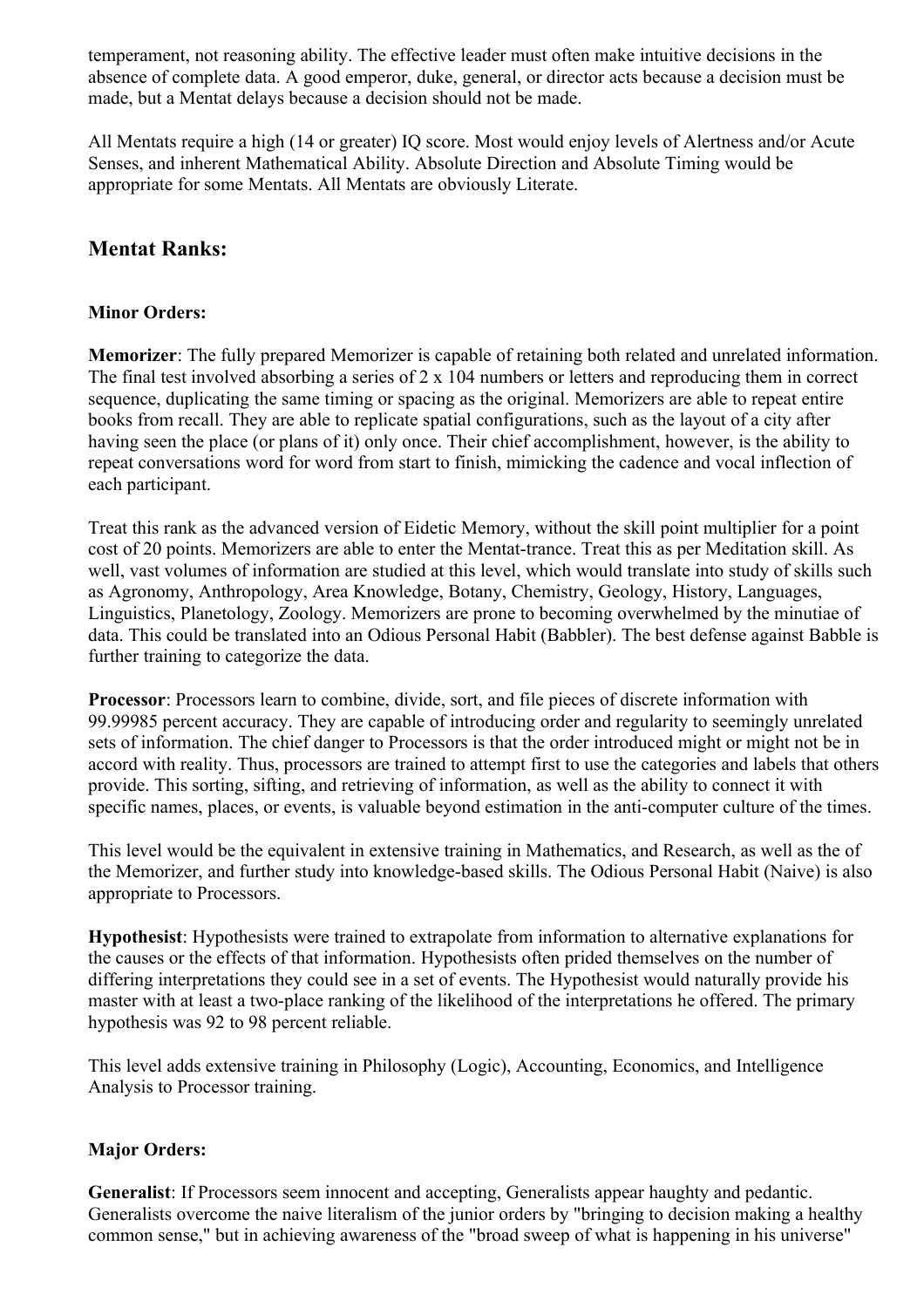(and note the relativism of "his universe"), the Generalist risks believing himself supreme in his encyclopedic store of knowledge.

Generalists are expected to possess broad and accurate knowledge of at least 94.75 percent of everything occurring in "his universe;" this knowledge, joined to the confidence-building Mentat training, leads many a Generalist to annoy his comrades with an overblown sense of his own superiority. Generalists are warned that principles of expertise can change, that no one can catalogue all knowledge, and that the Generalist is himself part of the set of phenomena to be learned. But even with these caveats, Generalists are very difficult people to work with.

Further study in any and all mental skills would be appropriate for a Generalist to add to Hypothesist training. The Disadvantages Overconfidence, and Odious Personal Habit (Self- Importance) would be appropriate to a Generalist. Generalists possess a minimum IQ of 15.

**Simulationist**: Mentats who free their reasoning from dependence on absolutes, and who can correct for assumptions hidden in another's inferences achieve the title of Simulationist. The Simulationist conceives and proposes in detail alternative futures, courses of action and explanations of events. Economic, political, and military strategy depended heavily on the unfolding of options by Simulationists: a good one can easily offer his master up to ten courses of action and what is more, infer the dozens of possible consequences of pursuing, altering, combining or disengaging any of these course. The Simulationist sees ever human being as a set of behaviour patterns ready to be orchestrated.

Extensive study in Economics, Politics, Psychology, Strategy, Tactics as well as the addition of the advantage Intuition make Simulationists very valuable assets. The minimum IQ for a Simulationist is 16.

**Advisor**: Only one novice in twenty achieves the coveted sixth rank, Advisor. Skilled in wisdom and diplomacy, possessing the abilities of all the lower ranks, adding sophistication and understanding, an Advisor is the equal in price and value of a Sardaukar legion or a bloc of CHOAM shares. Advisors planned for the long run, they negotiated delicate matters, they judged matters of life and death. A Mentat-Advisor is thought to be able to transform a mediocre ruler into a respected leader, and a betterthan-average ruler into a potential emperor.

As well as further study in all mental skills, the study of Diplomacy, and Detect Lies are added to the Mentats very impressive list of abilities. An Advisor will not have an IQ of less than 17.

### <span id="page-14-0"></span>**Mentat Dysfunction:**

Memorizer Babble, Processor naivete, and Generalist pride have been noted above. But other conditions can impair a Mentat's abilities.

**Mentat Freeze**: Generalists and higher-rank Mentats are vulnerable to a syndrome called "Mentat-Freeze," which springs from self-doubt. Although taught to transcend the narrrowness of specialization, no human being can be entirely free from the element of uncertainty that transcendence implies. Repeated and strenuous questioning of a Mentat's computations does not lead to new computations -- those are inferentially determined -- but to anxiety about the base of those computations. Senior-rank Mentats are repeatedly warned that wavering is the first step toward the totally disabling Mentat-Freeze. That state halts all Mentat functions permanently unless the doubt could be removed and confidence restored.

The rehabilitation of frozen Mentats consumes a long process of hypnosis, counselling, and the ultimate rebuilding of a personality strengthened to resist self-doubt. So devastating is Mentat- Freeze that the condition, even if recovery was complete, is an insuperable impediment to progress of higher rank. Recuperated fifth and sixth rank Mentats are reduced to appropriate junior levels. Mentats are often haunted by fear of freezing, particularly those who labor alone, far from the protective support of the Order House or other senior Mentats.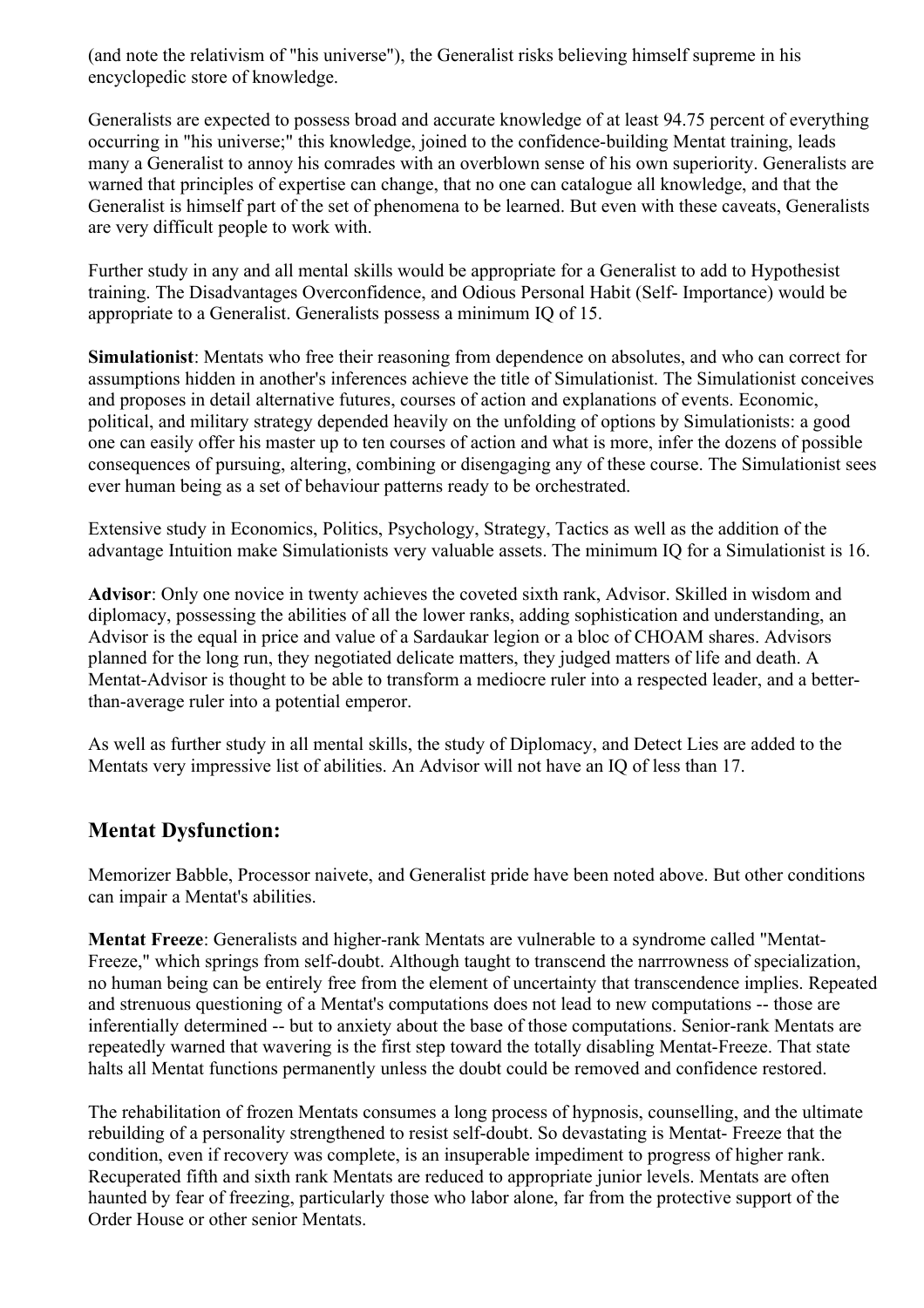**Sapho Addiction**: Addiction to Sapho, an energizing liquid extracted from Ecaz plants, is a trap to which Simulationists both in training and in the field are most susceptible. Although Sapho amplifies speculation and extrapolation, it subjects its user to unpredictable outbursts of emotion or long periods of passivity. The Mentat-addict's lethargy leads him to neglect the constant updating of information upon which his accuracy depends. The specific game effects of Sapho are detailed elsewhere.

**Rhajia**: For Mentats Rhajia is the song of the sirens. It is the total immersion of the Mentat in the inferential consciousness, and even the founders of the Order of Mentats disagreed on its nature. Some called it the "Movement of Infinity," and regard it as the final stage of the Order, a breaking of the chains of servitude to practicality; but others think it is a death-trap: only 30 percent of Mentats who enter rhajia "reawakened;" the other 70 percent become comatose and die. Those surviving report either no memories whatsoever or the most richly satisfying intellectual experience of their lives. Rumor has it that older Mentats near death seek rhajia as "the most pleasant passing" a human could be blessed with.

#### <span id="page-15-1"></span>**Mentat Variations:**

**Mentat-Assassin**: The Ginaz School of Master Swordsmen provides training to Advisor rank Mentats, thus helping to create the specialization Mentat-Assassin. A valuable and necessary tool of any of the Houses Major before the reign of Leto II. Experts in the terms of kanly, and the Great conventions, a House's Master Assassin is as valuable as a legion of seasoned warriors. Besides completing all of the qualifications for Advisor rank, a Mentat-Assassin must possess a minimum DX of 14. Ginaz training would include expert level training in Beam Weapons, Disguise, Garrote, Knife, Poisons, Shortsword or Katana, Throwing, Savoir-Faire (Kanly), Staff, Stealth. The martial arts style An C'hi is appropriate for a Mentat-Assassin, as is the Weapons Master advantage.

**Twisted Mentats**: [Tleilaxu](#page-10-1) "twisted" mentats are different from normal Mentats in those characteristics nonessential to pure computational ability. These variants take the form of body structure, emotional nature, and psychological make-up, depending upon the customers orders. As a result of their genetically tailored nature Twisted Mentats can have any Advantage or Disadvantage, regardless of other character considerations. Notable twisted Mentats include: Multifest Hydros, the mentat-politician who possessed seven different personalities; Piter de Vries, [House Harkonnen'](#page-18-1)s effeminate psychopathic killer; Lizao Twine, the mentat- hermaphrodite whose courtesan palace disguised a notorious web of intrigue; Bliss Numera, the female mentat-monk-chemist, who for twenty-six years livid in solitary confinement, existing on vegetable broth, but failed to perfect the formulae by which to transform silverfern into melange. Some twisted mentats are more twisted than others, and a few not very twisted at all. Nevertheless, because the mentats produced by the [Tleilaxu](#page-10-1) are so often warped and bizarre in nature, they are increasingly regarded as objects of repugnance.

> [Kevin Baird](http://www.acsu.buffalo.edu/~kcbaird/) has written a martial arts fighting style for his own version of a **GURPS** *Dune* Campaign: [The Landsraad Campaign.](http://www.acsu.buffalo.edu/~kcbaird/dune/) This style is taught by an Mentat character of Baird's own creation, but might exist in other campaigns as well:

**[The Thume-Variant Escrima Style](http://www.acsu.buffalo.edu/~kcbaird/dune/thume_escrima.html)**

# <span id="page-15-0"></span>**Sardaukar**

The soldier-fanatics from Salusa Secundus who catapulted to power over the Landsraad in the Battle of Corrin (88 B.G.). The commander of the Sardaukar and his family became the Imperial House Corrino, named after the planet Corrin, near which the decisive battle took place. The grim ecological and social conditions of Salusa Secundus forge the military prowess of the Sardaukar, who are master swordsmen and deadly unarmed combatants, comparable respectively to Ginaz tenth-level fencers and [Bene Gesserit](#page-8-0) adepts. The ruthless natural selection of Salusa Secundus breeds the Sardaukar who come to dominate first their planet and later the inhabited worlds of the Imperium under the imperial rule of House Corrino. They are rivaled only by the [Fremen](#page-11-0) fighting forces of [Arrakis,](#page-16-0) particularly Paul Muad'Dib's Fedaykin.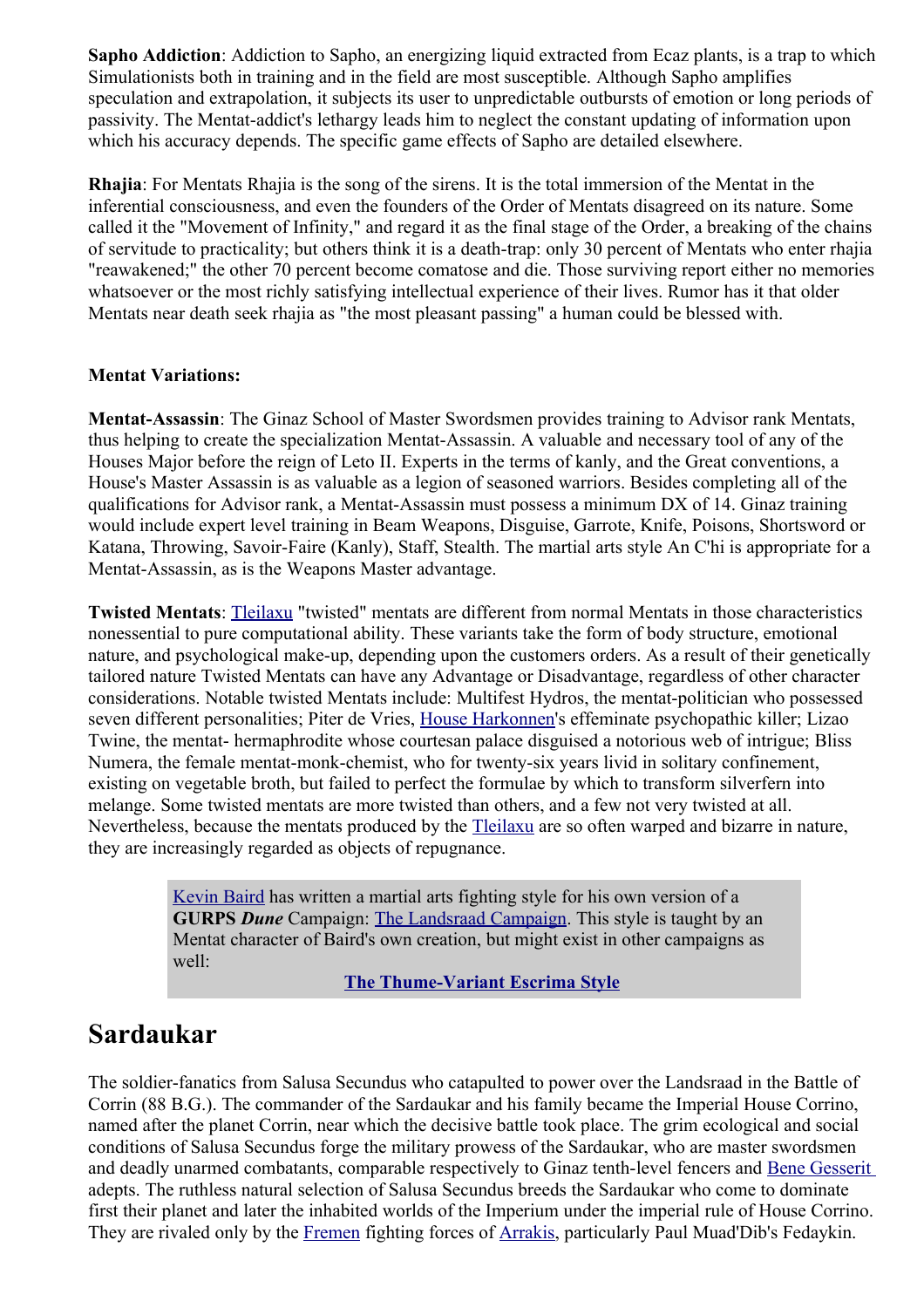Sardaukar characters have excellent physical attributes, Combat Reflexes, and at least two levels of Status. Many would have High Pain Threshold, Immunity to Disease, Toughness, and a levels of Strong Will. Before the Arrakis Incident, House Corrino would be a very powerful Patron. Powerful or wellknown Sardaukar would have Military Rank, and Reputations, and Weapons Master may be an appropriate advantage for some.

All Sardaukar owe loyalty to House Corrino worth Extremely Hazardous Duty. Bad Temper, Bloodlust, Bully, Fanaticism, Impulsiveness, Intolerance, Megalomania, No Sense of Humor, Sadism, Trademarks, and Odious Personal Habits are all appropriate disadvantages for a Sardaukar PC or NPC.

Sardaukar would be proficient in many of the following skills, and would have training in both shielded and unshielded combat skills: Armoury, Axe/Mace, Beam Weapons, Brawling, Broadsword, Demolition, Driving, Fencing, First Aid, Force Shield, Flail, Garrote, Gunner, Guns, Judo, Karate, Knife, Knife Throwing, Piloting, Pressure Points, Shortsword, Staff, Strategy, Tactics, Survival.

Sardaukar martial arts training favors the hard-hitting external styles. Styles such as Jeet Kune Do and Muay Thai are especially appropriate for their effective combat orientations. Military Hand-to-Hand would be known in any event.

# <span id="page-16-1"></span>**Places**

# <span id="page-16-0"></span>**Arrakis**

The transformation of Dune is as varied and as crucial to the Dune Chronicles as the transformation of the [Fremen](#page-11-0) or the entire Imperium because of the Paul Atreides-Muad'Dib and the subsequent Atreides Empire ruled by Leto II. Dune was once a luscious planet with open water running on its surface. This water later vanished from the surface of the planet, throwing Arrakis into an extremely arid ecosystem. Various terraforming schemes started by the Imperial Planetary Ecologist Pardot Kynes eventually succeeded in transforming Arrakis to a green, lush planet under the rule of Leto II.

What follows is a description of the original planet, much as the Zensunni wanderers, the [Harkonnen,](#page-18-1) and House Atreides found it.

### **Arrakis**

| Planet Type:<br>Desert/Hot<br>Diameter: 7660 miles<br>Gravity: .868 G<br>Density: $4.95$ g/cm3<br>Composition: | Medium-Iron                               | Axial Tilt:<br>Seasonal Variation: Moderate<br>Length of Day: 22.4 hours<br>Length of Year: | 29 degrees<br>778.76 days |
|----------------------------------------------------------------------------------------------------------------|-------------------------------------------|---------------------------------------------------------------------------------------------|---------------------------|
|                                                                                                                | Atmospheric Pressure: 1.00 atm (Standard) | Climate:                                                                                    |                           |
| Atmospheric Composition:                                                                                       |                                           | Temperature at 30 deg. Latitude:                                                            |                           |
| Nitrogen:                                                                                                      | 74.32%                                    | Low:                                                                                        | 50 F                      |
| $0$ xygen:                                                                                                     | 23.58%                                    | Average:                                                                                    | 90 F                      |
| Other Gasses:                                                                                                  | 2.10%                                     | High:                                                                                       | 130 F                     |
|                                                                                                                |                                           | Surface Water:                                                                              | 0%                        |
| Primary Terrain: Desert; much volcanic                                                                         |                                           | Humidity:                                                                                   | neg.                      |
| activity                                                                                                       |                                           | Moons:                                                                                      |                           |
| Mineral Resources:                                                                                             |                                           | Krelln: Dia: 610 m, Dens: 3.97,                                                             |                           |
| Gem/Crystal:                                                                                                   |                                           | .0554 G, No atmosphere                                                                      |                           |
| Rare Minerals:                                                                                                 | none<br>scarce                            | Avron: Dia: 263 m, Dens: 2.02,                                                              |                           |
| Radioactives:                                                                                                  | uncommon                                  | .0122 G, No atmosphere                                                                      |                           |
|                                                                                                                |                                           |                                                                                             |                           |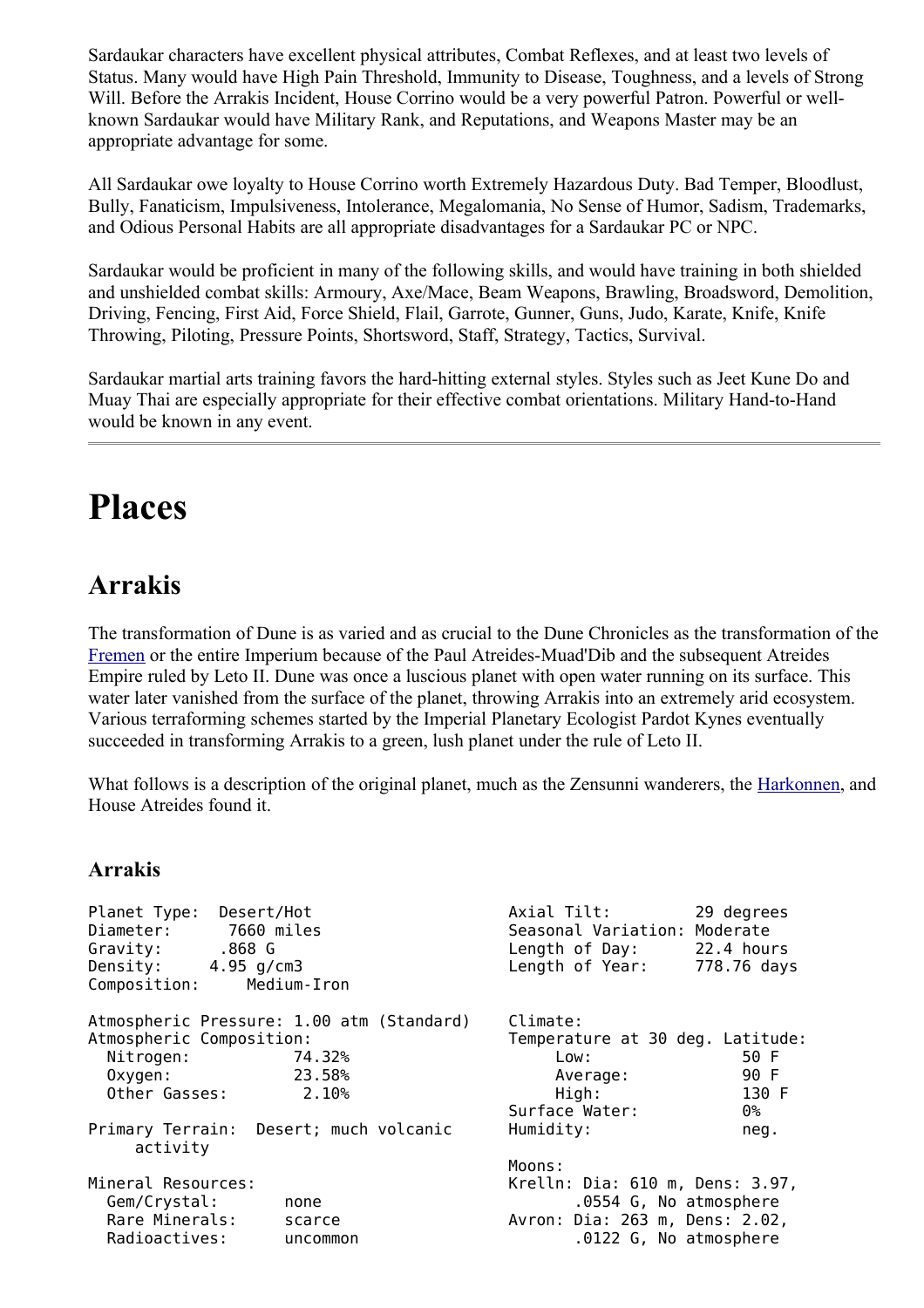| Heavy Metals:               | scarce   |
|-----------------------------|----------|
| Industrial Metals: uncommon |          |
| Light Metals:               | plentifu |
| Organics:                   | uncommon |

**Special Notes**: Arrakis is the only planet in the known universe to possess the geriatric spice, melange. Melange is fairly common on the planet, albeit dangerous to `mine.' Two chief dangers are the giant sandworms and the vicious Coriolis Storms.

### **Civilization:**

*Society*:

Feudal Fief of House Harkonnen

*Starports*:

Carthag (Class V), Arakeen (Class IV), several Class I, II, and III facilities scattered throughout the inhabited region, most likely several Class III and lesser ports run by smugglers in remote areas. *Installations*:

none (post-Atreides Arrakis would include: a Governmental center, several Religious centers, and a University (The Arakeen War College)).

*Economic Production*:

The spice is what brings people to Arrakis, and almost all efforts, not used for survival a used to harvest this drug from the sands.

| Civilizations:<br>Harkonnen Presence<br>Natives (non-Fremen)<br>Fremen | Population<br>87.000<br>15 million (approx) 7<br>20 million+ | PR.<br>5. | Tech Level<br>TL9 (shields)<br>TL9 (shields)<br>TL9 (no shields) | Control Rating<br>5. |
|------------------------------------------------------------------------|--------------------------------------------------------------|-----------|------------------------------------------------------------------|----------------------|
| Total                                                                  | 45 million+                                                  |           |                                                                  |                      |

### **System Information:**

| Star Name:<br>Canopus<br>Type: F1 V<br>Biozone: 1.6-2.4<br>Stellar Mass: 1.87<br>Inner Limit: | none            |                       |        |       |       |      |
|-----------------------------------------------------------------------------------------------|-----------------|-----------------------|--------|-------|-------|------|
| Number of Planets:                                                                            |                 | 6 (+ 1 asteroid belt) |        |       |       |      |
| Planet                                                                                        | Orbit/Dist Type |                       | Diam.  | Dens. | Grav. |      |
| Atmosphere<br>Seban                                                                           | .35             | Hot Rockball          | 2975   | 5.42  | .369  | None |
| Menaris                                                                                       | . 45            | Greenhouse            | 9827   | 5.14  | 1.16  |      |
| Dense CO2                                                                                     |                 |                       |        |       |       |      |
|                                                                                               | .65             |                       |        |       |       |      |
|                                                                                               |                 |                       |        |       |       |      |
|                                                                                               | 1.15            |                       |        |       | - -   |      |
|                                                                                               |                 |                       |        |       |       |      |
| Arrakis                                                                                       | 1.95            | Desert (Hot)          | 7660   | 4.95  | .868  |      |
| 02/N2                                                                                         | 3.55            | Asteroid Belt         |        |       | - -   |      |
|                                                                                               |                 |                       |        |       |       |      |
| Extaris                                                                                       | 6.75            | Small Gas Giant       | 10140  | 1.31  | .304  |      |
| Superdense He                                                                                 |                 |                       |        |       |       |      |
| Ven                                                                                           | 13.15           | Huge Gas Giant        | 263125 | 1.01  | 6.09  |      |
| Hydrogen                                                                                      |                 |                       |        |       |       |      |
|                                                                                               | 25.95           |                       |        |       | - -   |      |
|                                                                                               |                 |                       |        |       |       |      |
| Renova<br>Helium                                                                              | 51.55           | Cold Rockball         | 2781   | 2.43  | .154  |      |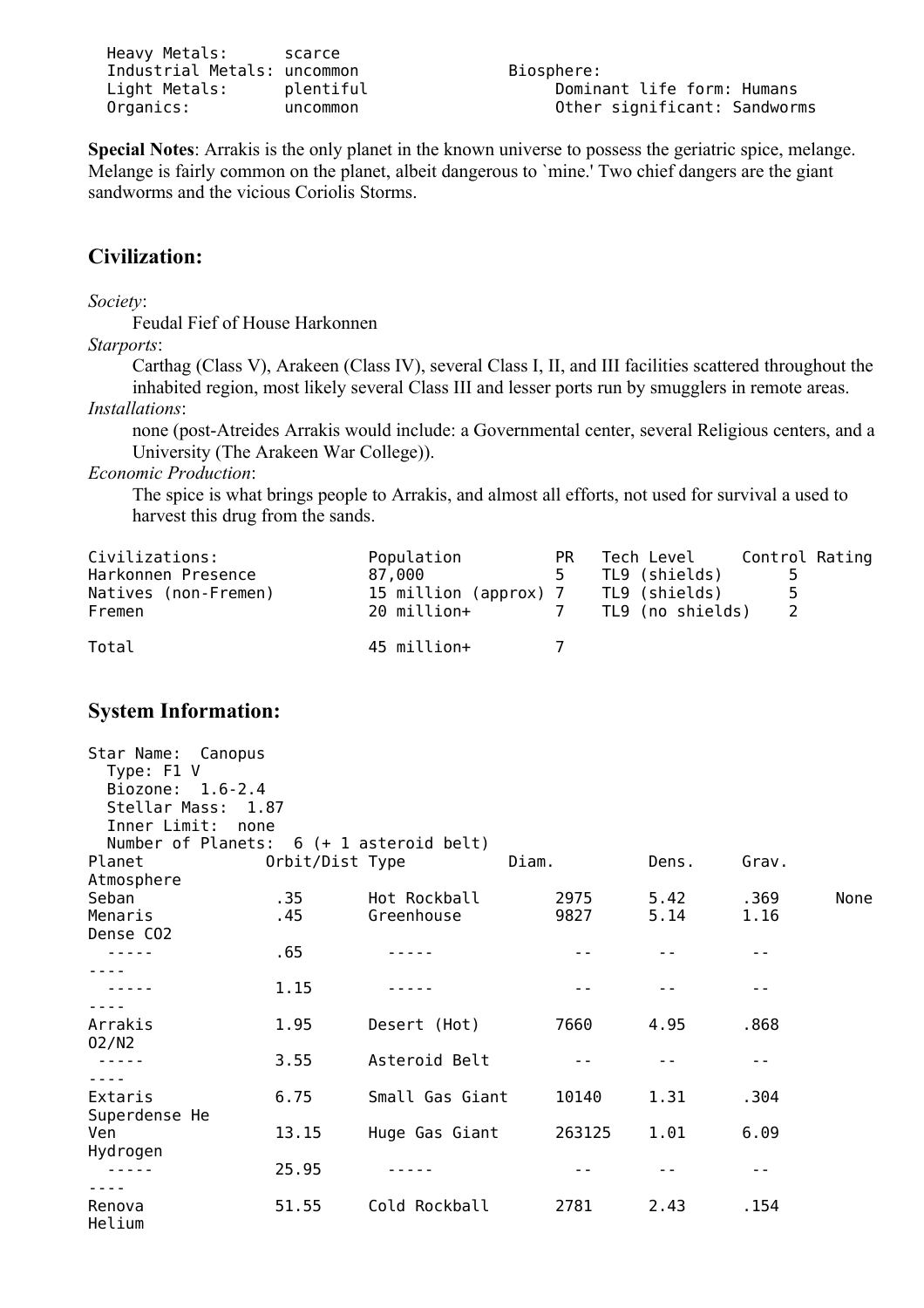#### **Notes:**

Extaris possesses 7 moonlets, 5 small moons, and 4 medium moons. Ven is a virtual star system by itself with 29 satellites: 10 moonlets, 8 small moons, 8 medium moons and 3 large moons. Renova possesses one small moon, Laran.

# <span id="page-18-0"></span>**Caladan**

Homeworld for House Atreides before the move to Arrakis. A luscious water-rich world. A benevolent Atreides government makes this planet a jewel of the galaxy.

# <span id="page-18-1"></span>**Giedi Prime**

The Geidi system is the homeworld of House Harkonnen. Once a lush, forested planet, years of ruthless Harkonnen rule have devistated the eco-system of Geidi Prime, polluting her oceans, and atmosphere. Global-warming caused by the pollution has melted most of her ice-caps. This raised the ocean level several feet; coastal devistation was extrodinary. Acid rain, disease, and natural disasters (floods, droughts, hurricanes) now plague the planet. Rich in industrial metals, Geidi Prime is still a center for industry. Her rulers, seemingly without a care to the devistation they are working, have turned -- with ever increasing frequency -- to extravagent gladiatorial entertainment to appease the masses of starving people and retain order.

A colonization project on the arctic planet, Geidi Secondus has met with much success. A cold, harsh environment has slowed growth, but the ruthless Harkonnen fist has begun to make its mark on this planet as well.

# **Geidi Prime**

| Planet Type:<br>Diameter:<br>Gravity: $1.16 G$<br>Density:<br>Composition:             | Earthlike<br>8850 miles<br>5.73 $g/cm3$<br>Medium-Iron                                                   | Axial Tilt:<br>26 degrees<br>Seasonal Variation: Moderate<br>Length of Day: 28.4 hours<br>Length of Year:<br>261 days                  |
|----------------------------------------------------------------------------------------|----------------------------------------------------------------------------------------------------------|----------------------------------------------------------------------------------------------------------------------------------------|
| Atmospheric Composition:<br>Nitrogen:<br>Oxygen:<br>Other Gasses: 2.79%                | Atmospheric Pressure: 1.12 atm (Standard)<br>77.32%<br>19.89%<br>Primary Terrain: Plains and Hills; some | Climate:<br>Temperature at 30 deg. Latitude:<br>70 F<br>Low:<br>Average: 90 F<br>High: 120 F<br>Surface Water: 52%<br>Humidity:<br>75% |
| volcanic activity                                                                      |                                                                                                          | Moons:                                                                                                                                 |
| Mineral Resources:<br>Gem/Crystal:<br>Rare Minerals:<br>Radioactives:<br>Heavy Metals: | uncommon<br>scarce<br>ample<br>ample                                                                     | Randi: Dia: 650 m, Dens: 3.85,<br>.0573 G, No atmosphere<br>Mardan: Dia: 850 m, Dens: 3.62,<br>.0704 G, No atmosphere                  |
| Industrial Metals: common<br>Light Metals:<br>Organics:                                | plentiful<br>plentiful                                                                                   | Biosphere:<br>Dominant Life form: Humans                                                                                               |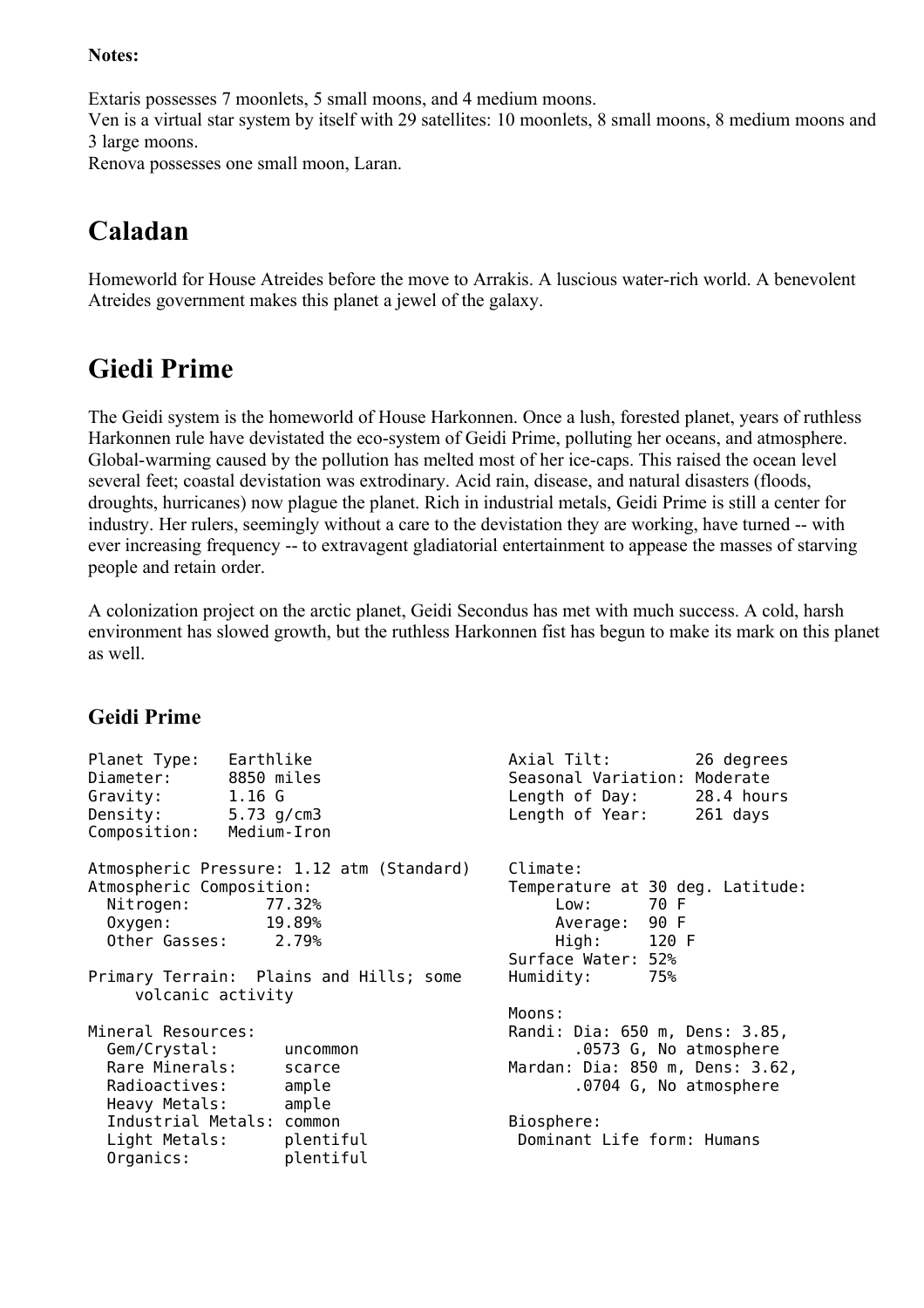#### **Civilization:**

*Society:*

Homeworld of House Harkonnen

Starports:

H2

Trammel (Class V), Lothar (Class IV), several Class I, II, and III facilities scattered throughout the inhabited region, most likely several Class III and lesser ports run by smugglers in remote areas.

### **Geidi Secondus**

| Planet Type:<br>Diameter:<br>Gravity:<br>Density:<br>Composition:                                               | Desert/Cold<br>6940 miles<br>.849 G<br>5.34 $g/cm3$<br>Medium-Iron                      |                                                     |                                        | Axial Tilt:<br>33 degrees<br>Seasonal Variation: High<br>Length of Day:<br>36.3 hours<br>Length of Year:<br>290 days |                                                                       |                                                           |  |  |
|-----------------------------------------------------------------------------------------------------------------|-----------------------------------------------------------------------------------------|-----------------------------------------------------|----------------------------------------|----------------------------------------------------------------------------------------------------------------------|-----------------------------------------------------------------------|-----------------------------------------------------------|--|--|
| Atmospheric Composition:<br>Nitrogen:<br>Oxygen:<br>Argon:<br>Other Gasses:                                     | Atmospheric Pressure: .632 atm (Standard)<br>79.82%<br>14.89%<br>3.24%<br>2.79%         |                                                     | Climate:<br>Low:<br>Average:<br>High:  | 0 F<br>25F<br>50 F<br>in polar caps)                                                                                 | Temperature at 30 deg. Latitude:<br>Surface Water: 67% (90% is frozen |                                                           |  |  |
| activity.<br>Mineral Resources:<br>Gem/Crystal:                                                                 | Primary Terrain: Icy/Barren with many<br>mountainous regions; some volcanic<br>uncommon |                                                     | Humidity:<br>Moons: None<br>Biosphere: | 75%                                                                                                                  |                                                                       |                                                           |  |  |
| Rare Minerals:<br>Radioactives:<br>Heavy Metals:<br>Light Metals:<br>Organics:                                  | scarce<br>ample<br>ample<br>Industrial Metals: common<br>plentiful<br>plentiful         |                                                     | Dominant Life form: Humans             |                                                                                                                      |                                                                       |                                                           |  |  |
| Civilizations:<br>Geidi Prime<br>Geidi Secondus                                                                 |                                                                                         | Population<br>11.1 billion<br>120 million           | <b>PR</b><br>10<br>8                   | Tech Level<br>TL9 (shields)<br>TL9 (shields)                                                                         | 5<br>3                                                                | Control Rating                                            |  |  |
| Total                                                                                                           |                                                                                         | 11.2 billion<br>10                                  |                                        |                                                                                                                      |                                                                       |                                                           |  |  |
| <b>System Information:</b>                                                                                      |                                                                                         |                                                     |                                        |                                                                                                                      |                                                                       |                                                           |  |  |
| Star Name: Deigi<br>Type: G3 V<br>Biozone: 0.8-1.2<br>Stellar Mass: 1.2<br>Inner Limit:<br>Number of Planets: 8 | none                                                                                    |                                                     |                                        |                                                                                                                      |                                                                       |                                                           |  |  |
| Planet<br>Fri<br>Superdense                                                                                     | Orbit/Dist Type<br>.50                                                                  | Greenhouse                                          | Diam.<br>4330                          | Dens.<br>6.43                                                                                                        | Grav.<br>.638                                                         | Atmo.                                                     |  |  |
| Geidi Prime<br>02/N2<br>Geidi                                                                                   | .85                                                                                     | Earthlike                                           | 850                                    | 5.73                                                                                                                 | 1.16                                                                  | Pltd.                                                     |  |  |
| Secondus<br>02/N2                                                                                               | 1.20                                                                                    | Desert/Cold                                         | 6940                                   | 5.34                                                                                                                 | .849                                                                  | Thin                                                      |  |  |
| Hrandi<br>Tardoz<br>Rak-ti                                                                                      | 1.90<br>3.30<br>6.10                                                                    | Small Gas Giant<br>Icy Rockball<br>Medium Gas Giant | 29170<br>2610<br>58060                 | 2.24<br>6.65<br>2.32                                                                                                 | 1.50<br>.397<br>3.08                                                  | H <sub>2</sub> /He/NH <sub>3</sub><br>Trace CO2<br>H2/NH3 |  |  |

Jailin 11.70 Medium Gas Giant 67110 0.87 1.34 S. Dense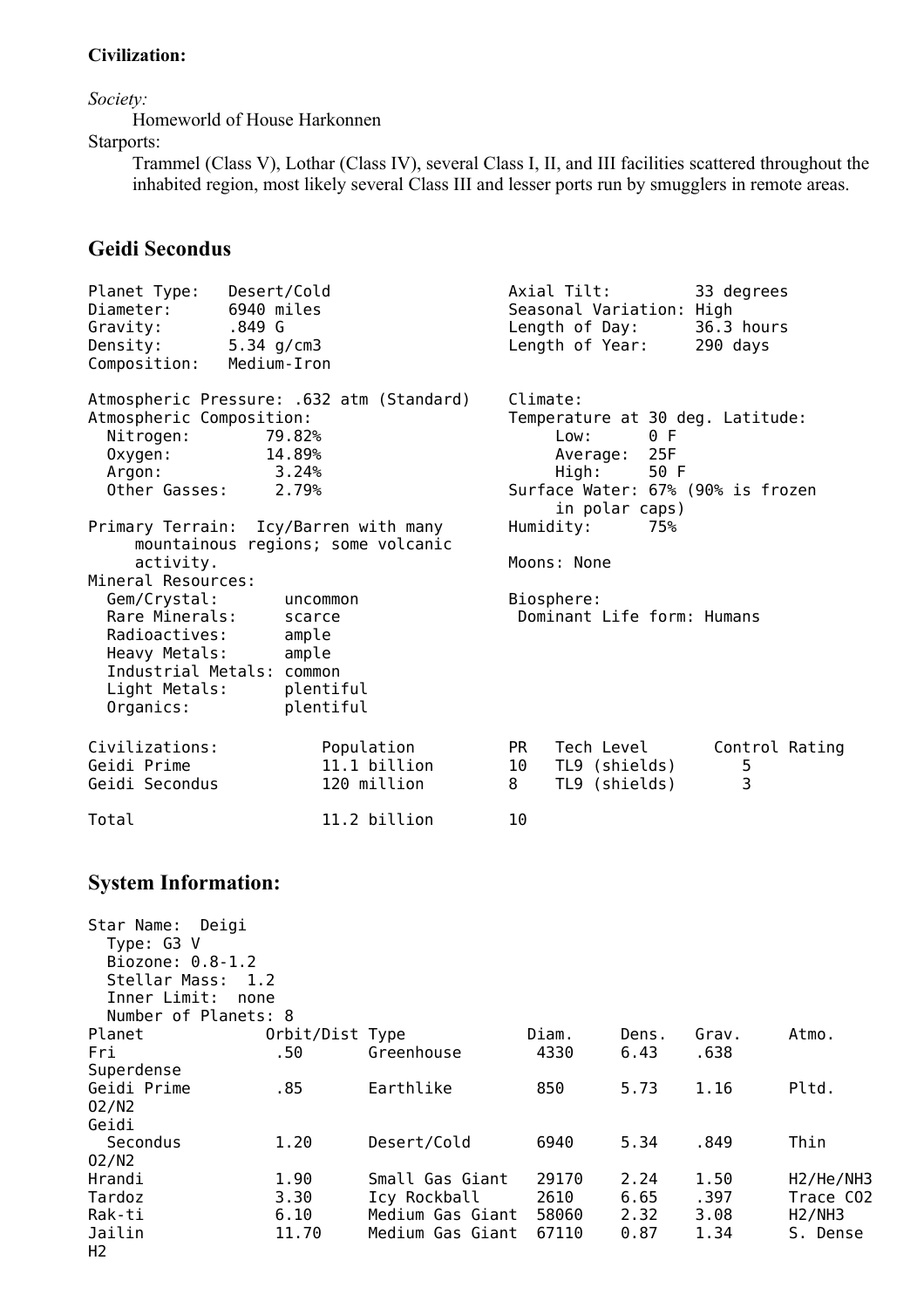| Leidi          | 22.30 Medium Gas Giant 41210 1.43 1.35 S. Dense |  |  |  |  |
|----------------|-------------------------------------------------|--|--|--|--|
| H <sub>2</sub> |                                                 |  |  |  |  |

Notes:

Fri possesses one moonlet. Hrandi possesses 13 moonlets, 4 small moons, 4 medium moons and 1 large moon. Rak-ti possesses 9 moonlets, 7 small moons, 4 medium moons, 1 large moon, and one giant moon; one of the medium moons is captured and orbits at an incline. Jalin possesses a spectacular ring system, 11 moonlets, 6 small moons, 6 medium moons, and 1 large moon. Leidi possesses a faint ring system, 12 moonlets, 7 small moons, 6 medium moons and 3 large moons.

# <span id="page-20-5"></span>**Ix**

Technological world. The most complex computers, and many `normal' TL9-12 items might be here, but it is closely guarded secret and not generally known -- and when known, not generally trusted.

# <span id="page-20-4"></span>**Salusa Secundus**

The Corrino Empire's prison planet and breeding ground for elite combat troops. The traditional source for the Sardaukar. This desolate planet is rivaled only by [Arrakis](#page-16-0) for its harsh climate.

# <span id="page-20-3"></span>**Tupile**

The name traditionally used for what may be one or more planets or star systems; the sanctuary planet for defeated Houses Major and Minor under the terms of the Great Convention; also, the secret support base of the Spacing Guild.

# <span id="page-20-2"></span>**Wallach IX**

The homeworld of the [Bene Gesserit Sisterhood.](#page-8-0) A pleasant Earth-like forest world, tranquile and remote.

# <span id="page-20-1"></span>**Monsters**

# <span id="page-20-0"></span>**Shai-Hulud (Great Sandworm)**

| <b>DX:</b> 3 | $ST: 3000 - 10000 +$ | <b>Speed/Dodge:</b> $22/0$ <b>Size:</b> $220 - 3500$<br>PD/DR: $6/50-1000+$ | Weight (in tons): $25,000 - 1.6$ million |
|--------------|----------------------|-----------------------------------------------------------------------------|------------------------------------------|
| IO: 4        |                      | Damage: $*$                                                                 | Habitat: D                               |
|              |                      | $HT: 18/100-1000+$ (per segment)                                            | Reach: C                                 |

A creature unique to the pre-Leto II era of the planet [Arrakis.](#page-16-0) Attempts to establish the worm in other areas of the galaxy have met with only limited success. The completed life cycle has not been observed in any of the off-planet experiments.

Larger male specimens reach lengths exceeding 400 meters, and are close to 100 meters at the widest point. The smaller female measure approximately 100 by 20 meters. The throat of the male worm has been measured at 80 meters in diameter in the largest specimens. A set of 1,000 or more organic carbosilica crystal teeth surround the mouth in a circular pattern.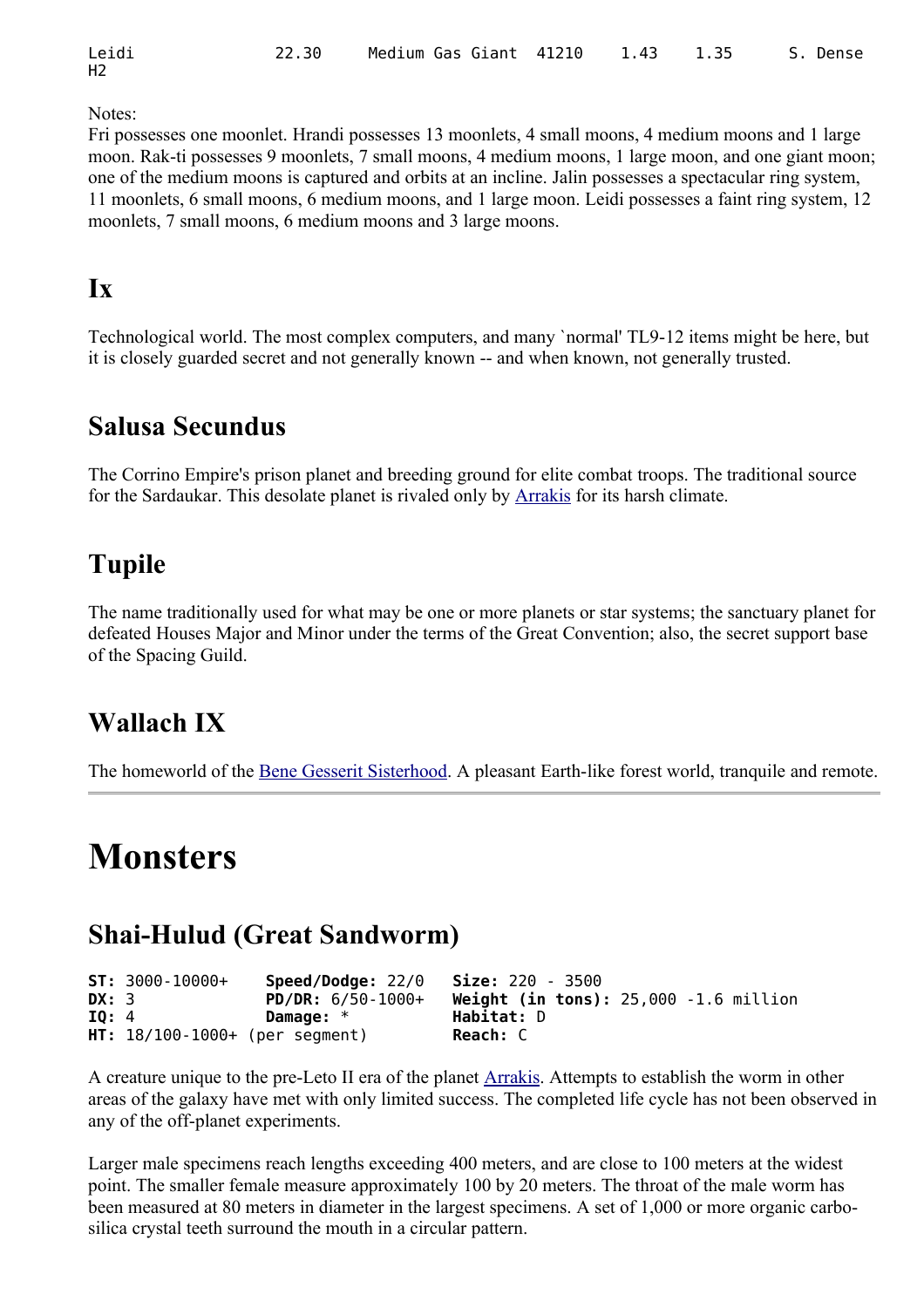The adult worm is made up of 100-400 segments. Each segment possesses its own primitive nervous system. Respiration is accomplished through pores in the tough silvery-grey outer skin. There is no circulatory system as such, since most of the nutirients are in the form of gasses. Each segment has a series of membrane "baffles" to absorb nutrients. Consequently, the sandworm is extremely difficult to kill. The only thing -- short of atomics -- that might stop a sandworm is the simultaneous application of massive amounts of electricity to each of its segments, stunning it temporarily.

The [Fremen](#page-11-0) use sandworms for transportation, riding them great distances. Sandworms travel at an average speeds between 10 and 30 miles per hour. When ridden by Fremen, they are goaded into travelling at speeds upwards of 50 mph by continuous beating on the worm's tail segments. A large male sandworm, goaded by Fremen, has a range of approximately 450 miles before he stops due to exhaustion. Consequently, distances on [Arrakis](#page-16-0) are often measured in "thumpers" -- the number of sandworms that need to be captured in order to make the journey. A "three thumper trip" would be approximately 1300 miles.

Shai-hulud's two attacks consist in his `bite' and his 'trample.' A sandworm is attracted by any rhythmic noise and will usually rise from below the source of the sound and swallow it.

Standing too nearly to a sandworm as it passes might cause one to be pulled down into the sand. Roll vs. DX to avoid. On a failed roll treat as per suffocation (p. B91) as the victim is pulled into the swirling sand beside the worm.

Because of their size, sandworms can be detected up to 40 kilometers away from the air, and can be detected up to 10 kilometers away when one is standing on the surface of the sand. This gives one some time to move to safety before the attack. Holtzmann shields drive sandworms into a frenzy, and even a small personal shield operating on the surface of [Arrakis](#page-16-0) will call worms from miles around.

# <span id="page-21-1"></span>**Drugs**

# <span id="page-21-0"></span>**Melange**

A complex bio-polymer originating only on [Arrakis.](#page-16-0) Its several biological activities include interaction with various centers of the central nervous system (CNS), interaction with the immune system, and deposition within the sclera of the eyes. To date the biologically active portion of spice has not been isolated, although it is known that other portions of the molecule contain clycoprotein, a cupric heme and cinnamic acid.

The interaction with the CNS is primarily in the K"hliker-Kramptz center, which controls time- space awareness. In most humans this center is rudimentary, consisting of only a small number of cells (K-K cells) in the central cortex of the brain. Ingestion of the spice stimulates the growth of K-K cells so that the individual becomes more aware of his time-space environment. It is due to the action of the spice on the K-K cells that melange is addictive. If quantities in excess of 2 grams per 70 kilograms of body weight are ingested, addiction is encountered. Withdrawal of the spice from an addict results in insanity and eventual death due to the action of the breakdown products of K-K cells on other cells of the CNS.

The geriatric properties of melange are considerable. The addicts predicted lifespan is increased two to four times that of normal, depending upon the age at which the spice was first ingested as well as the dose. When the spice is digested, certain as yet unidentified breakdown products are absorbed into the bloodstream. These products interact with T-cells of the immune system, rendering the addict immune to most bacterial, fungal, parasitic and viral agents of disease. Ingestion of spice also imparts an immunity to many common poisons.

One of the most striking results of a diet high in melange is the "Eyes of Ibab," the characteristic "blue on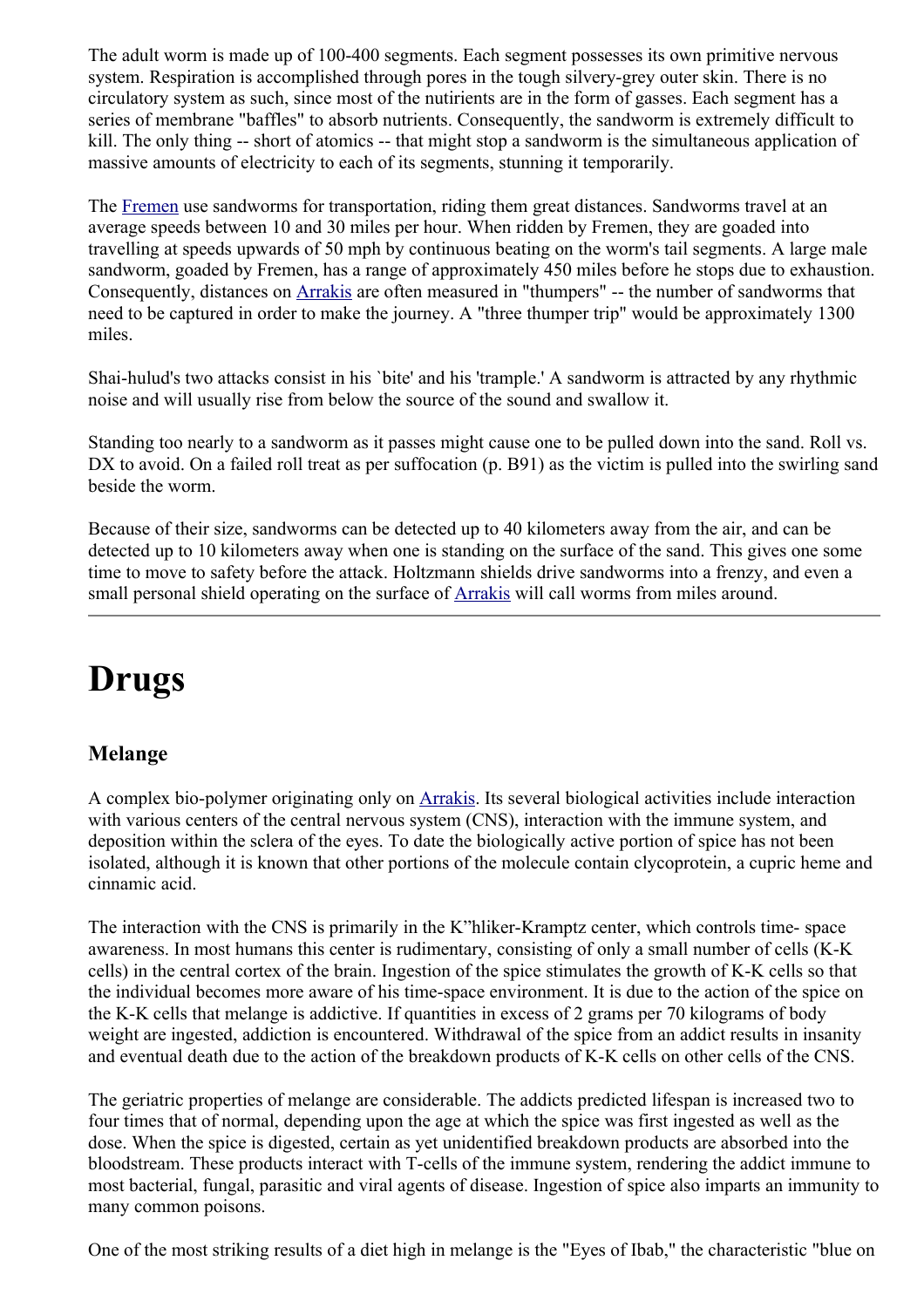blue" eye color: the whites and irises of he eyes turn a deep blue. Visual acuity is not reduced by the deposition of the blue pigment. In fact, in the white sun light of [Arrakis,](#page-16-0) the pigment acts as a blue filter, increasing contrast and enhancing vision. A melange addict will receive the advantages Immunity to Disease, Longevity and Acute Vision (when on [Arrakis](#page-16-0) or other planets close to bright A, F or G class stars), once addicted the user can never safely discontinue use of the drug. If forced to withdraw, treat as per the disadvantage Terminally Ill with the character's expected lifespan equal to his HT in weeks. Unless the addict can gain access to the drug, insanity -- which would take the form of some or many of the following mental disadvantages: Berserk, Delusions, Compulsive Behaviors, Mania, Manic-Depression, Paranoia, Phobias, Split-Personality -- begins to set in at HT/2 weeks. Access to the drug will reverse some of these effects if the user is not completely gone. A crucial use of melange is to aid the Guild Navigators with the intricacies of space travel. The effects of spice upon the K-K cells in the mutated and highly trained Guildsmen allows them to `see' into the future and guide their starships around disaster. Some Reverend Mothers are reported to have a similar foreknowledge in conjuction with spice usage, but such talents are very rare and require extensive training to use effectively.

Melange is very expensive, and highly addictive. However, because of the preponderance of spice on the planet [Arrakis,](#page-16-0) addiction to melange will occur naturally within one or two years of living there. It can be postponed a year or two by including many off-world foods into the diet, but is inevitable.

An addict requires two grams of spice per day. On [Arrakis,](#page-16-0) melange is common enough in nature to meet an addicts requirements through normal food and drink. Off-world, however, a 2 gram dose costs \$250. Melange is worth -25 points as an addiction.

### <span id="page-22-2"></span>**Nerve Poison**

A single dose injected into the body (by hypo, needler, crysknife, etc.) requires a HT-4 roll to avoid being paralyzed for (30-HT) minutes. 4d damage is taken if an antidote is not taken within 5 minutes. A dose costs \$5. Nerve poison is Legality Class 0.

### <span id="page-22-1"></span>**Sapho**

Sapho is an energizing liquid extracted from Ecaz plants. It is a trap to which Simulationist- Mentats both in training and in the field are most susceptible. Although Sapho amplifies speculation and extrapolation, it subjects its user to unpredictable outbursts of emotion or long periods of passivity. The Mentat-addict's lethargy leads him to neglect the constant updating of information upon which his accuracy depends.

This drug temporarily increases the users IQ by 1 point per dose taken. To obtain the desired effect, a user must make a HT roll at -1 for every dose taken. If the roll is successful, the attribute is raised y the number of doses taken, for a number of hours equal to the amount by which the HT roll was made (or one hour if HT was rolled exactly). If the roll fails, the attribute is raised by only 1 for one hour, regardless of the dose, and IQ decreases by the number of doses taken after the hour is up. On a critical failure, IQ is decreased immediately for 1d+4 hours. When the effect is over, the user becomes lethargic as per the Laziness disadvantage for 1d hours. Sapho comes in a liquid form which will gradually stains the lips of the user a deep, permanent red. It take approximately 10 minutes to take effect after ingestion. It is provided to Mentats training at school, and can be found with little difficulty on the open market. Cost is usually \$25/dose. Sapho is mildly addictive with heavy use. At the end of each month that a character has used Sapho more than once per week, he must make a Will roll to avoid Addiction. Most Mentats of Simulationist rank or higher do use Sapho, however, they do so sparingly, in order to avoid becoming addicted. Point value of a Sapho addiction is -10 points.

#### <span id="page-22-0"></span>**Semuta**

A highly addictive narcotic derived, by crystal extraction, from elacca drug (the residue produced from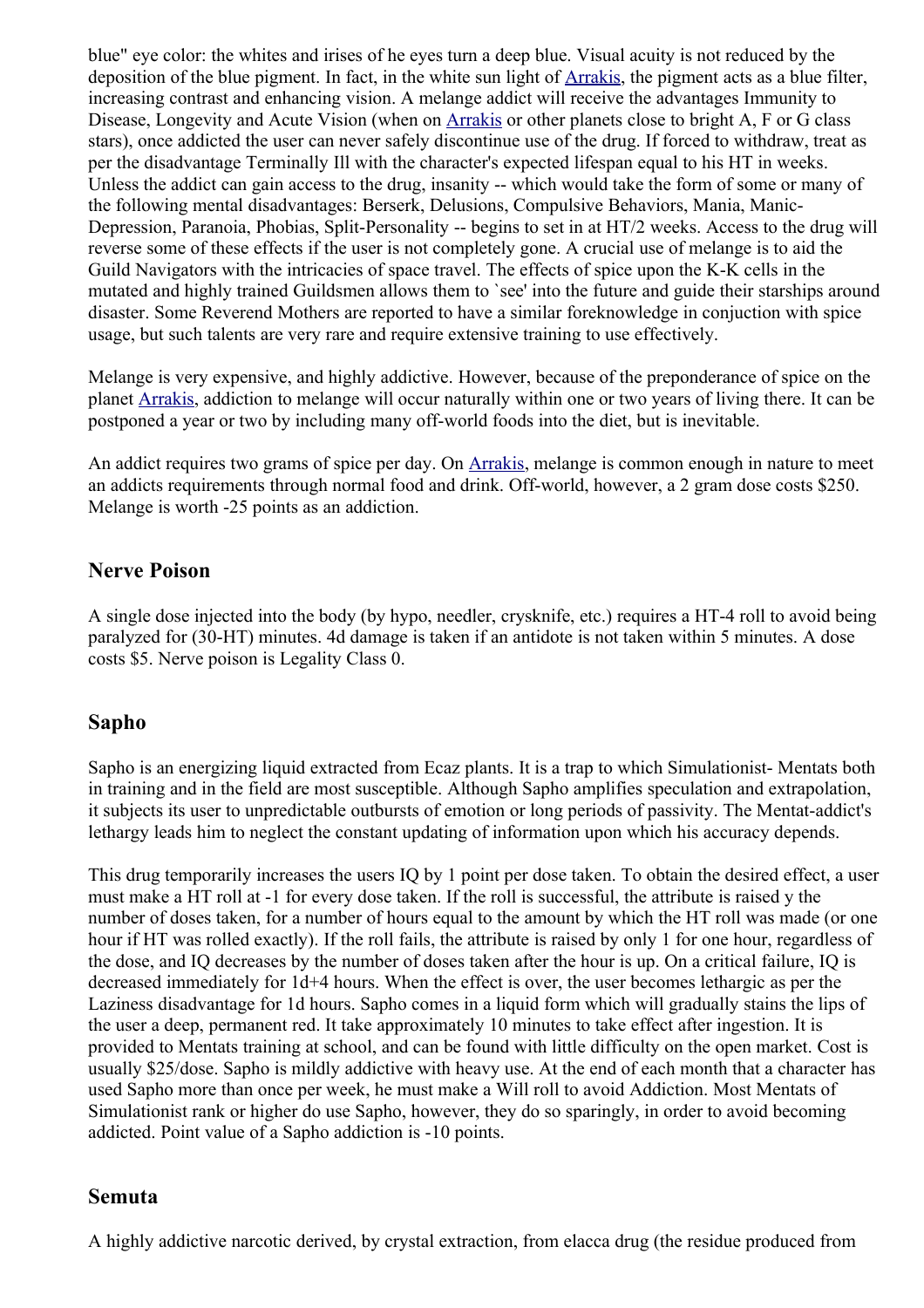burning the blood-grained elacca wood of Ecaz). The drug is either taken in capsule form or dissolved in wine, and produces a feeling of "timeless ecstacy," of separation from all pain and trouble. Accentuating this overpowering sense of well-being is the "semuta music" -- rhythmic, atonal vibrations composed to affect the sympathetic nervous system -- that accompanies the drug experience. Most often a single dose suffices to cause severe physiological addiction. Addicts are prone to fits of depression between doses, and are incapacitated when under the effect of the drug. Semuta is expensive, at \$250 per dose. Each dose lasts one hour plus 5d minutes. It takes approximately 15 minutes to take effect after ingestion. Semuta is expensive, incapacitating, and totally addictive, worth -40 points as a disadvantage.

# <span id="page-23-1"></span>**Weapons & Equipment**

# <span id="page-23-0"></span>**Equipment**

## **Hunter-Seeker**

An ingenious assassination device which consists of two parts: the control console, from which the operator directs the weapon's movement; and the hunter-seeker proper, a thin metal sliver measuring five centimeters or less. The sliver is powered by a compressed suspensor field, which gives the operator the combined andvantages of speed (the hunter-seeker can travel, in short bursts, at speeds in excess of 100 kph [Move 28]) and high manuverability. In the hands of a skilled operator, it can be moved with the exquisite timing necessary to penetrate a personal force shield.

Once contact is made, the outcome is inevitable. Regardless of what portion of the body it struck, the sliver, attracted to electric impulses, is drawn into the nearest nerve pathway. It then follows this course to the major organs, leaving a path of torn and destroyed tissue in its wake. When sufficient damage had resulted to cause death, the flow of energy through the nervous system stopped, and the sliver freezes in place. The unstable metal is designed to disintegrate within half an hour of losing its energy contact, leaving only the tiny -- and easily overlooked - - crystal eye inside the corpse.

A sucessful attack roll ignores the PD of any personal shield the victim may be wearing. After a sucessful attack, the hunter-seeker does 2d impaling damage every turn, until the victim dies. Attempts to grab the device out of the air before it attacks are made at DX. The hunter-seeker is attracted to movement. A sucessful Stealth +3 roll will hide the target until he moves. If the hunter-seeker attacks, a sucessful parry (as per Parry Missile Weapon Skill) is required before the device can be grabbed.

The console weighs 4 pounds and has a remote control range of 75 feet. It uses a modified Holtzmann wave to relay commands. And does not require line-of-sight between the console and the hunter-seeker to aquire the target. The entire device costs \$4,000 on the black market, and is Legality Class 0. The hunterseeker is powered by a AA cell which lasts for 30 minutes, the console is powered by a C cell which provides enough power for 3 months of continuous use.

# **Maker Hooks**

Mechanical device of [Fremen](#page-11-0) design and manufacture, used to mount and direct sandworms for transportation. They weigh 2 lbs. each, and at least two are normally used when controlling a sandworm. They are not commonly available outside the sietch.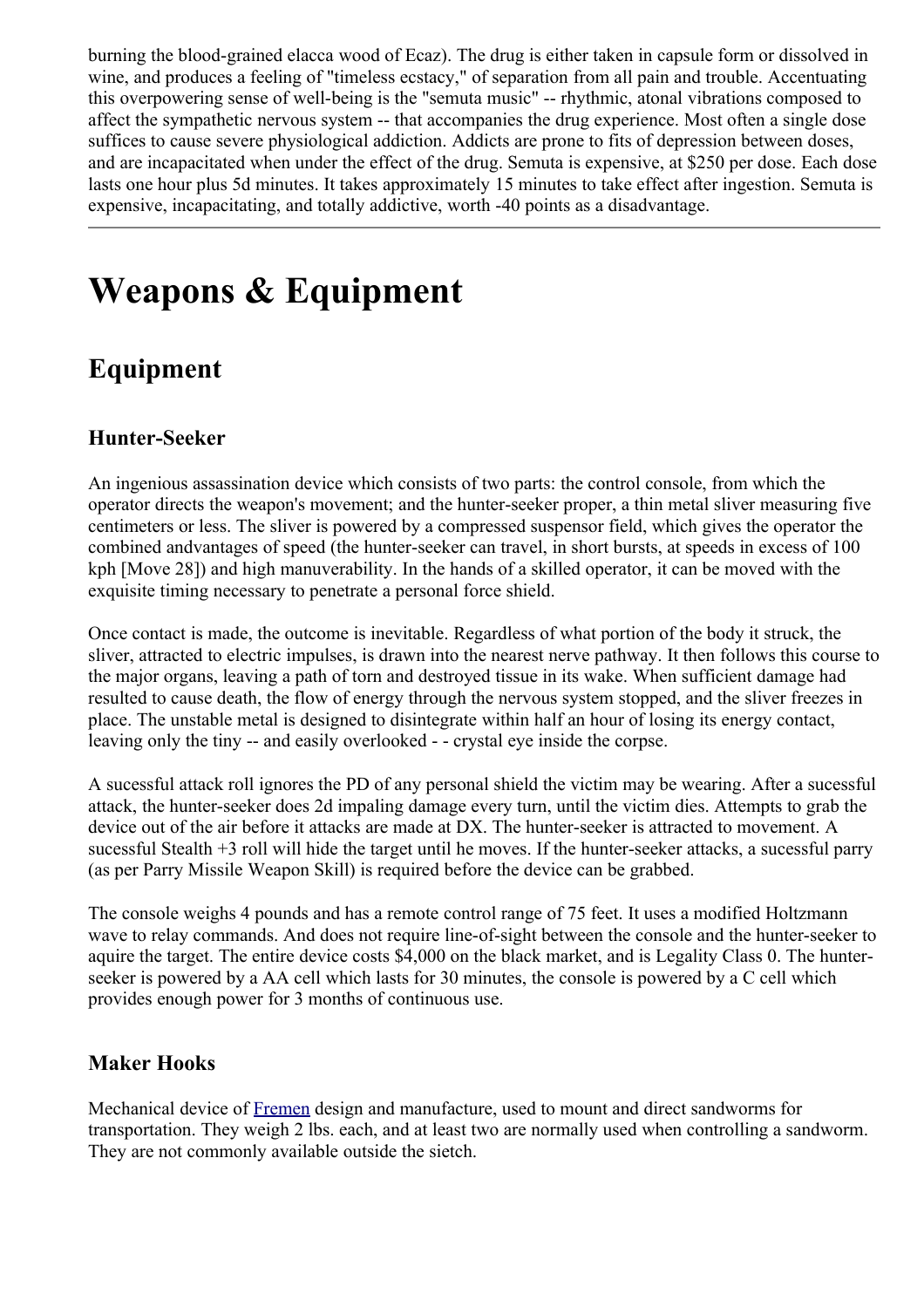### **Paracompass**

A navigational aid of [Fremen](#page-11-0) design and manufacture used on planets with weak or chaotic magnetic systems. Anyone attempting to navigate on [Arrakis](#page-16-0) without one will become hopelessly lost unless extremely familiar with the surroundings. Treat as per familiarity rules in *GURPS Basic Set* (p. B43) when first using a paracompass to navigate. \$200, negligible weight. They are powered for a year on an A cell.

## **Personal Shield**

The most common defense in the Imperium. A complete body shield is generated from a device mounted on the belt. It provide PD 8, DR 0 against most hand-to-hand attacks. Against swinging/crushing and swinging/cutting attacks it provides PD8, DR 3. Against projectile attacks of a speed more than 7 cm/s it provides PD 12, DR 50. The device weighs a half-pound and is powered for 20 minutes of constant use on a rechargable B cell. It costs \$500. For more detail concerning Personal shields, see the special rules concerning shield fighting above.

### **Stillsuit**

A water reclamation full-body garment of [Fremen](#page-11-0) design and manufacture for survival on the Arakeen desert. The garment allows desert survival by cooling the warer and by preventing water loss. An unprotected man, without access to a staggeringly large water supply, can last no more than a day on the sands; one wearing a stillsuit of Fremen manufacture, however, can keep water loss under fifteen milliliters a day, a thimbleful. Less efficient versions of the suits produced in village factories by the Arrakeen *peons* are greatly inferior and offer no such level of protection. All desert Survival rolls, when wearing a properly adjusted, Fremen stillsuit are at +4. Without a stillsuit, survival rolls are at -10.

A Fremen stillsuit costs \$1000, weighs 10 pounds and provides PD1, DR 1.

### **Thumpers**

Simple mechanical devices of [Fremen](#page-11-0) design and manufacture. They are used to summon sandworms, by imitating the rhythmic thumping noise made by a female sandworm as she prepares her nest. They weigh 3 lbs., and are not commonly available outside the sietch.

# <span id="page-24-0"></span>**Weapons**

### **Monofilament & Vibroblades**

These technologies are not available in the Dune Universe except monofilament garrotes commonly carried by Imperial Sardaukar.

### **Crysknife**

The [Fremen](#page-11-0) weapon of choice is the *crysknife*, a knife made from the tooth of a sandworm. It is considered most sacred by the Fremen. The tip, the hollow once occupied by the tooth's nerve, customarily holds a small amount of the most deadly poison available, most often a mixed derivative of the native desert plants. Fremen usually attempted to avoid killing a respected enemy with the tip of the blade; poison was considered a weapon more suitable for use against animals than humans. Two varieties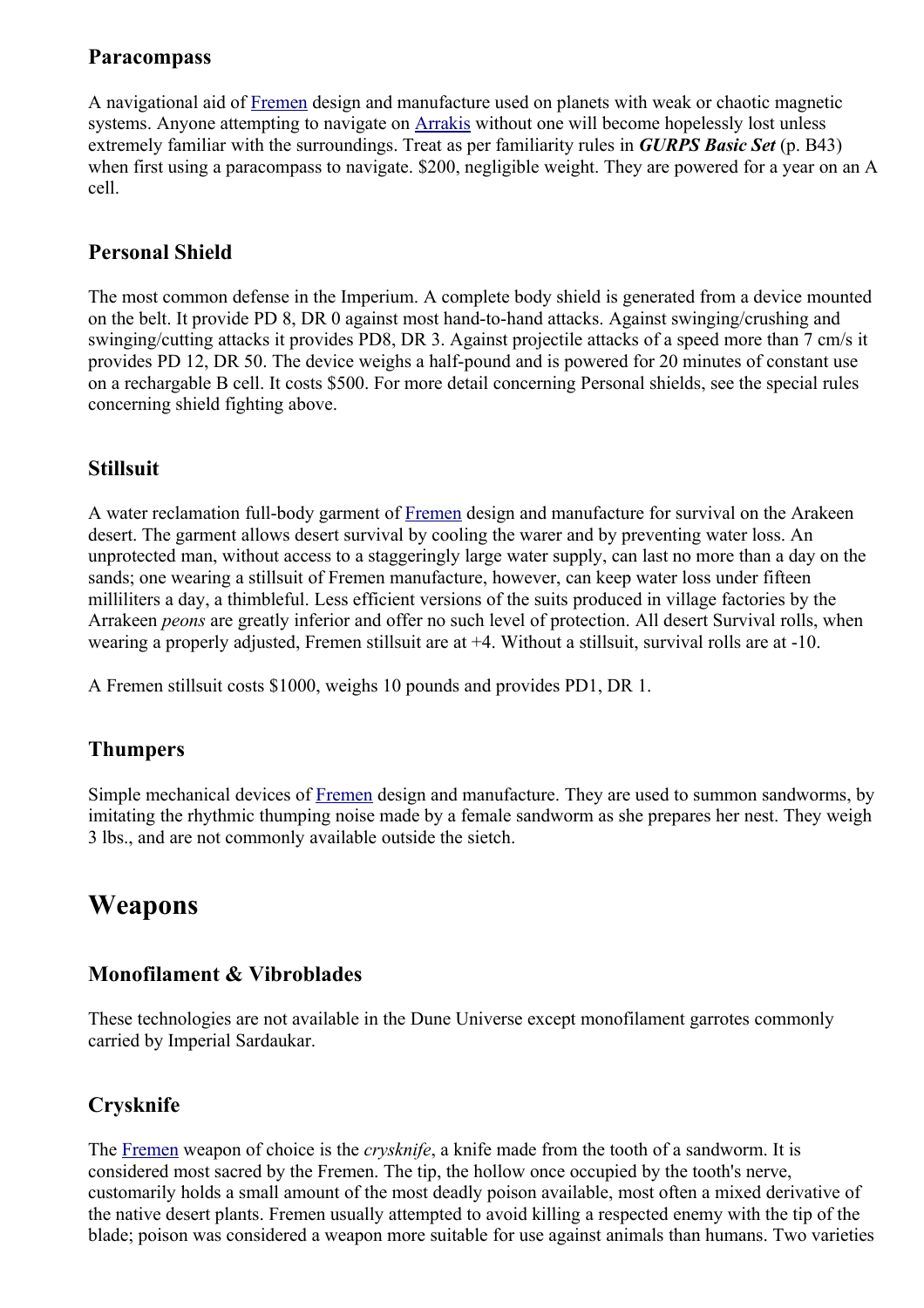of crysknives are produced by the Fremen: fixed and unfixed. A "fixed" blade was treated with electrical current so that it might be stored indefinately. Far more common among the Fremen, an "unfixed" blade remains stable only so long as it remains in contact with a living human body. Deprived of the body's electrical field, the knife weakens and crumbles within a matter of hours. Treat both varieties as Large Knives of Super-Fine quality. They cannot be purchased, but must be received either as a gift, or earned in duty to the sietch. A sucessful impaling attack with the knife is necessary in order to deliver the poison to the victim.

### **Lasguns**

Lasers are per normal *GURPS* rules for TL9, except that their violent reactions with shield technology has made their use extremely hazardous. They are common only at special events, and in areas where shields are rare, or unusable (like [Arrakis\)](#page-16-0).

### **Maula Pistols**

The common maula pistols are per normal *GURPS* rules for TL8-9 spring-loaded needlers. Most needlers in the Dune Universe use drugged or poisoned needles. Gauss needlers do exist in the Dune Universe, but because of the extensive use of personal shields, and the high velocity of gauss needles, they are not commonly used.

# <span id="page-25-0"></span>**Vehicles**

### **Generic Dune `Thopter (TL 9)**

The all-purpose transport used on almost all worlds within the Dune Universe. The `thopters can serve in a number of roles, from cargo and troop transports, to spotters and ground troop fire support.

Highly maneuverable, and equipped with a vertol lift system as well as ornithopter wings, this vehicle can perform V/STOL with little difficulty, landing in places where it is impossible for other vehicles to reach.

It is lightly armored, and usually unarmed -- although Houses have been known to mount lasguns and rockets on `thopters. The armor is more a protection against the various elements of hostile planets, including [Arrakis.](#page-16-0) It has a pressurized cabin and five man-days worth of limited life support.

Its one hardpoint can be equipped with numerous equipment pods for extra cargo capacity, it is quite common to mount an extra fuel tank there -- which increases operating endurance to two days.

*Structure*:

500 cf medium standard body, maximum load 20,000 lbs (HT 600). Fair aerodynamic streamlining, two retractable skids (HT 200 each), high-agility, combat-stressed, STOL wings (PD 5, DR 25, HT 300 each), vertol flight system.

*Propulsion*:

TL9 ornithopter drivetrain w/ 573 KW motive power (HT 30), TL9 Hyperfan (HT 60) w/ 12,000 lbs. thrust. Hyperfan uses 120 gallons of hydrox per hour.

*Power*:

TL 9 MHD Turbine with 573 KW output (HT 20), reaction engine (see above), Two TL9 selfsealing fuel tanks with 125 gallons of hydrox each, provide 2.08 hours flying time with reaction engine, 29.07 hours flying time with ornithopter powertrain, 1.94 hours with both, Fire 10). *Accommodations*:

Five normal, internal G-seats. *Vision*: Few windows.